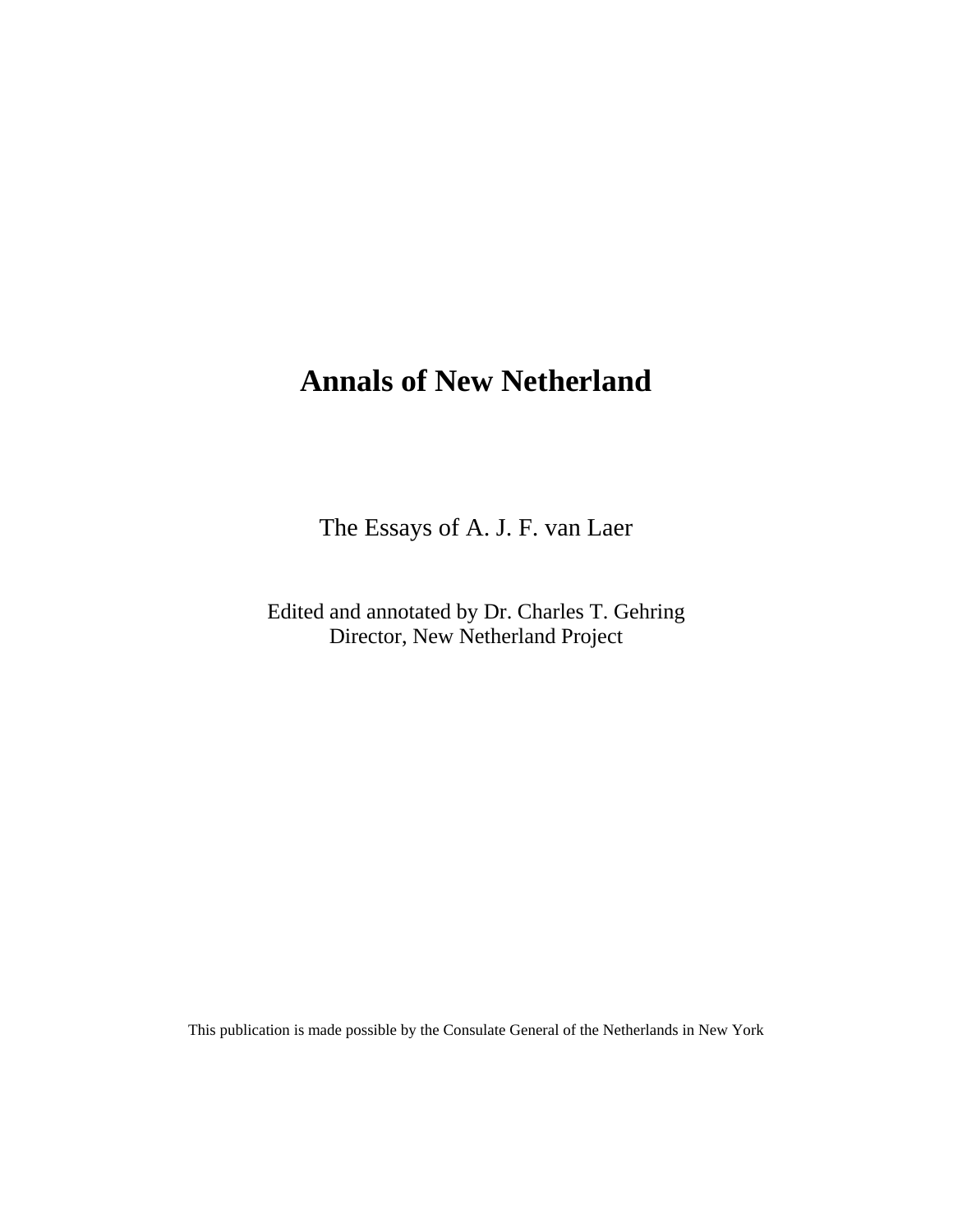# Preface

A. J. F. van Laer is now best known for his translations of the Colonial Manuscripts; work done before the disastrous State Library fire of 1911. The first four volumes of the New York Historical Manuscript series, now called New Netherland Documents still stand as a model translation of seventeenth-century Dutch. Van Laer accomplished this work during his tenure as Keeper of Manuscripts at the New York State Library. Following the fire, however, Van Laer suspended his translations of these archival records of the Dutch colony of New Netherland. The trauma of the fire, during which he witnessed the destruction of over two million books and damage to the Colonial manuscripts, seemed to contain his drive to provide historians with reliable translations. It would be almost a decade before he would take up the translator's pen again.

Plans to celebrate the  $350<sup>th</sup>$  anniversary of the construction of Fort Orange in 1924 didn't seem to generate the same excitement as the 1909 Fulton-Hudson celebration. This latter event even inspired the Dutch to construct a replica of the *Halve Maen* to participate in the festivities. Although there was no replica of the fort, the anniversary did inspire Van Laer to resume work on providing the public with information about New Netherland. The anniversary prompted his translation and publication of the Court Minutes of Fort Orange in two volumes, and the Court Minutes of Albany, Rensselaerswyck and Schenectady in three volumes. In addition to these scholarly publications Van Laer was also inspired to write a series of essays relating to the history of New Netherland for dissemination to the secondary schools of New York.

The ten essays were originally published in The University of the State of New York, Bulletin to the Schools, Volume 10, 1923-24. The Bulletin, which was issued monthly during the school year by the State Education Department, was sent without charge to all schools and educational institutions of the State. Unfortunately such publications are ephemeral. Even the New York State Library does not own a complete run of this publication, which began in 1914. It was just by accident that the present translator stumbled across these concise and well-written pieces.

The republication of these essays represents the beginning of a new series, which will lay before the public instructive but entertaining pieces relating to our Dutch heritage. Van Laer's essays are appropriate in this role because they will inform the reader, in short form, about the background of the West India Company and its colony which began the Dutch experience in America.

The publication owes its existence to the Consulate General of the Netherlands in New York City, directed by Consul General Bob Hiensch, who developed the idea for the series and set aside funds to cover expenses.

The text of the essays is published as it was in the original Bulletin. I have used endnotes sparingly to comment on certain statements in the text, which may require elaboration for present-day readers.

> Charles T. Gehring New Netherland Project Albany, New York October 1999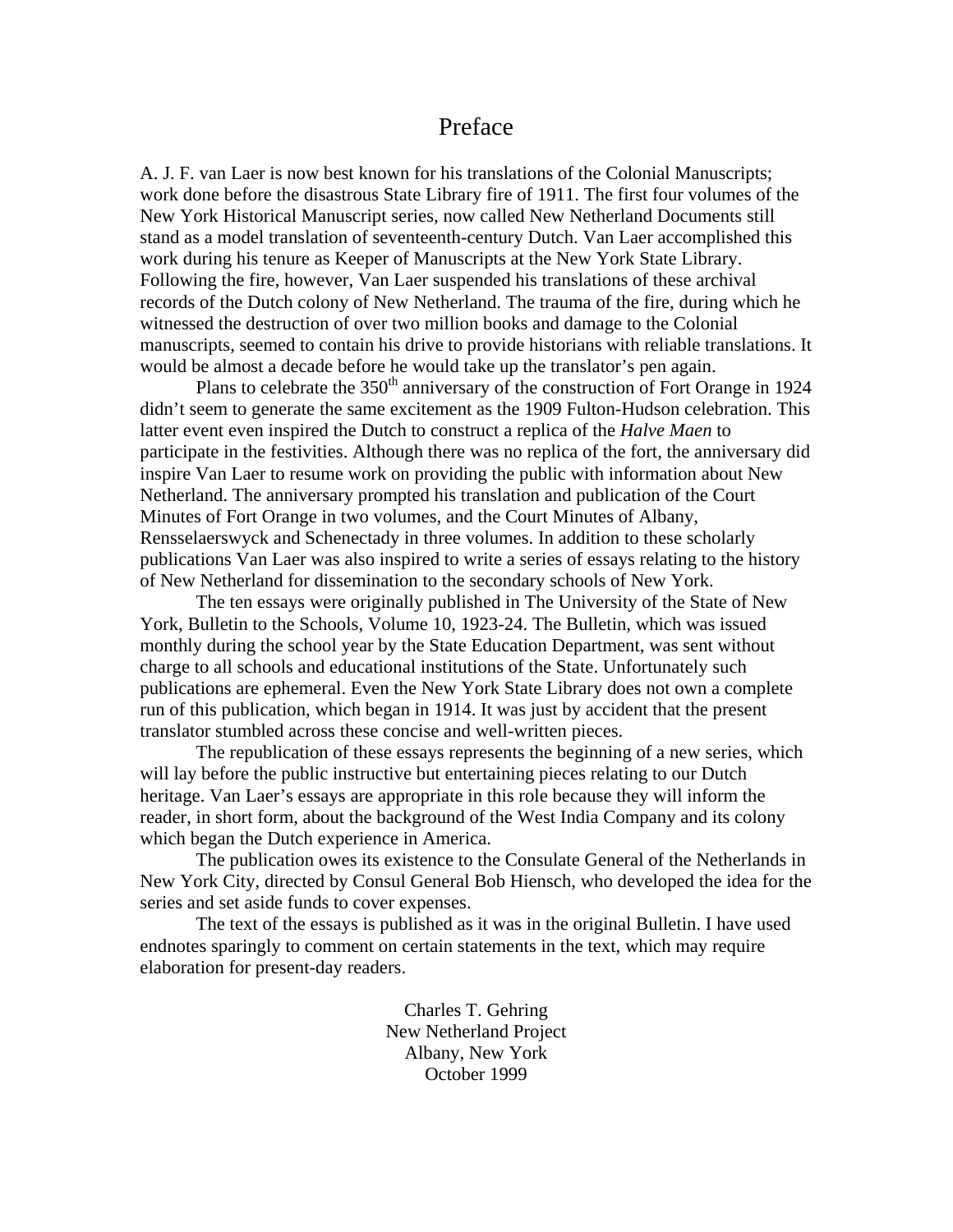# **Essays relating to New Netherland**

by A. J. F. van Laer

#### **1 Background of the Settlement of New Netherland**

The settlement of New Netherland forms an interesting chapter in the history of the extraordinary expansion of trade and colonial enterprise which marks the progress of the United Netherlands during the first half of the seventeenth century. This expansion of trade was the result partly of the geographical location of the Netherlands and partly of the political conditions of the surrounding countries. Situated midway between the Baltic and the Mediterranean, the Dutch people had from an early date carried on an extensive trade between the countries of northern and southern Europe. The war with Spain temporarily interrupted this trade, but with the destruction of the Spanish Armada in1588 the chief danger to Dutch shipping was removed and a new era of commercial development commenced.

 Various circumstances then combined to give a fresh impetus to commercial enterprise. The fall of Antwerp in 1585 forced thousands of its most industrious citizens to seek a refuge in the northern provinces and caused the world trade of that ancient city to be transferred to Amsterdam. The seizure in the same year of all Dutch ships in the harbors of Spain and Portugal compelled Dutch merchants to seek out new routes of trade and, in order to obtain the indispensable salt for the herring fishery to visit first the Cape Verde islands and soon after the coasts of Africa and Brazil. Meanwhile, the Baltic trade rose to unprecedented heights; Dutch merchants rapidly supplanted the English in the Muscovy trade; large quantities of lumber were imported from Norway to supply the numerous shipyards which built more ships than those of all the other countries of Europe combined; and owing to the business relations of the Portuguese and Spanish Jews who had fled to Amsterdam an extensive trade was carried on with the Levant. In the midst of these enterprises expeditions were sent out to find a northeast passage to the Indies. These efforts failed, but in 1597 Cornelis Houtman returned from a successful voyage to Java by way of the Cape of Good Hope. Immediately a number of companies were organized to carry on the profitable East India trade. The destructive competition of these companies led in 1602 to the organization of the Dutch East India Company under whose auspices Henry Hudson in 1609 made his voyage of discovery of the Hudson river.

#### **2 Exploration of New Netherland from Hudson's voyage to the Dutch West India Company**

The Dutch East India Company, chartered in 1602, was the first of the three great Dutch trading companies, the other two being the Northern Company of 1614 and the West India Company of 1621, which in less than half a century built up a colonial empire comparable to the British Empire of the present day. On January 8, 1609 the Dutch East India Company engaged the services of Henry Hudson, an Englishman who had been in the employment of the English Muscovy Company, to seek a passage around the north of Nova Zembla and across the polar region to China and India. The contract provided that Hudson, after having reached the northern coast of Nova Zembla, was to proceed eastward until he could sail south to the latitude of 60 degrees, when he was to return [i](#page-19-0)mmediately and to report to the company.<sup>1</sup>

 The company placed at his disposal a yacht of about 80 tons burden, called the *Halve Maen* (*Half Moon*), on which he set sail from Amsterdam on April 4, 1609. He doubled the North Cape of Norway on May 5th and thence directed his course along the north coast of Nova Zembla, but, finding the sea full of ice, presently changed his plans and, in disregard of his instructions, turned westward toward America where on July l8th he anchored in a harbor on the coast of Maine. From there he sailed southward as far as Chesapeake Bay, then passed northward along the coast to Sandy Hook, which he approached on September 1st,. and finally on September 12th entered the Hudson river. On September 19th the *Half Moon* reached her northernmost anchorage, in latitude 42° 40', opposite the northern end of the city of Albany. From this point Hudson sent a small boat to explore the river farther north, in the hope of finding a passage to the Pacific. Being disappointed in this, he weighed anchor on September 29th and started down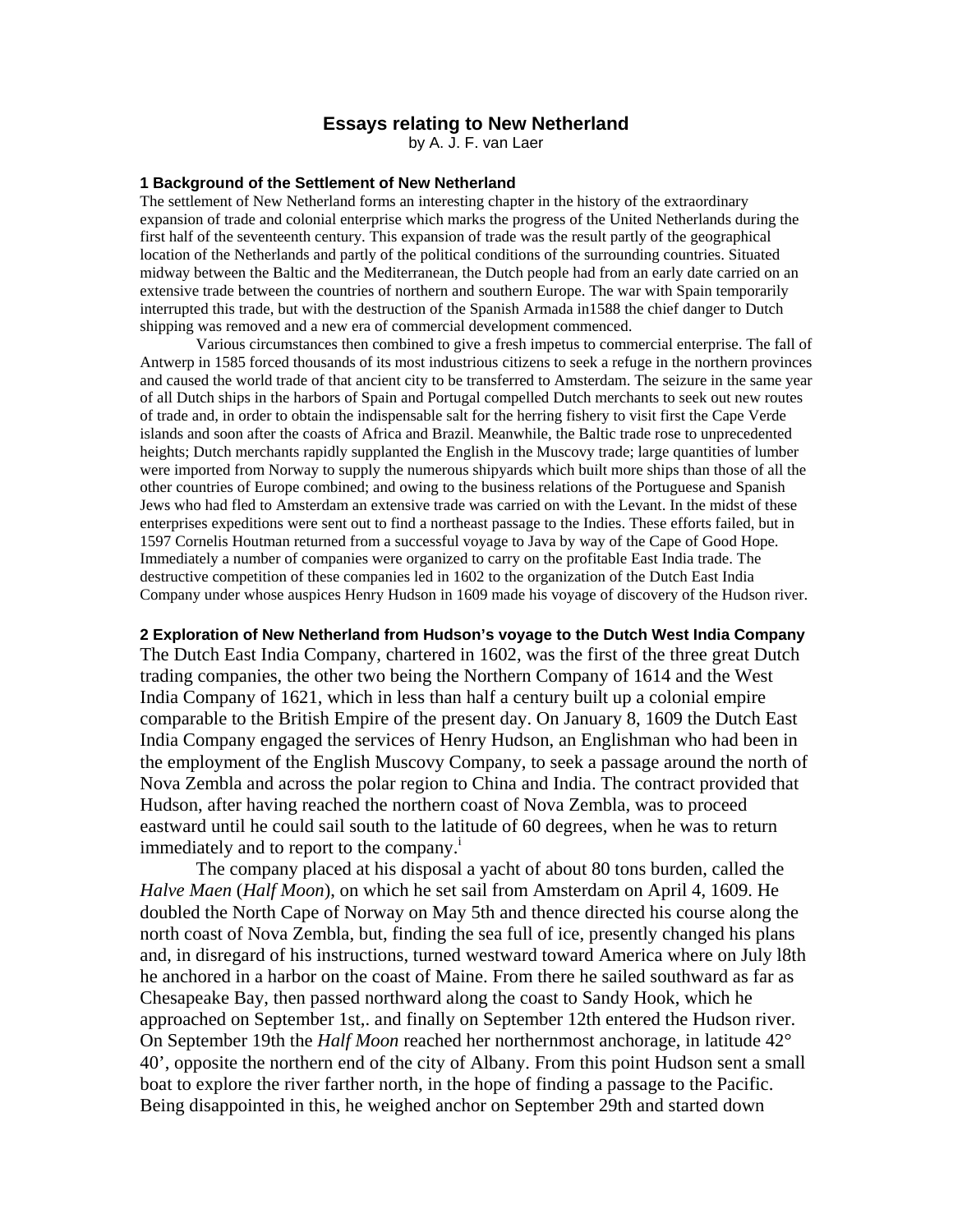stream. On October 2d *the Half Moon* came to anchor near Castle Point, Hoboken. On October  $4<sup>th</sup>$  she passed out to sea and on November 7th she arrived at Dartmouth, England, whence, after being detained for some time, Hudson went to Holland to make his report to the East India Company.

 As soon as the results of Hudson's voyage became known, Dutch merchants sent out vessels to secure the advantages of the valuable fur trade and to make further explorations, which in 1614 led to the formation of the New Netherland Company. The charter of this company gave to certain merchants of Amsterdam and Hoorn the exclusive right to make four voyages during the term of 3 years, commencing on January 1, 1615, to the region between the 40th and 45th degrees of latitude, then for the first time designated as New Netherland. The charter expired on January 1, 1618, but voyages continued to be made to New Netherland, while negotiations were in progress to establish a general West India Company on the basis of the plans advocated by Willem Usselinx since 1592. This company was chartered on June 3, 1621, shortly after the expiration of the Twelve Years' Truce between Spain and the Netherlands. The company thereby obtained for the period of 24 years the monopoly of trade to the entire coast of North and South America, to the western coast of Africa from the Tropic of Cancer to the Cape of Good Hope and to all the islands and places from the Cape westward to the eastern end of New Guinea.

 The main purpose of the company was to weaken the power of Spain, to capture its ships and by attacking its colonies to divert the war from the territory of the Netherlands. Such a purpose, with its uncertain prospects of gain, offered little inducement to investors. As a result, the final organization of the company was delayed until the fall of 1623 when a capital of a little over seven million guilders, or about three million dollars, was subscribed. The company immediately made preparations to send out a fleet under Admiral Jacob Willekens to attack the Portuguese-Spanish possessions in the Bay of All Saints. This fleet, composed of twenty-three ships and three yachts, sailed about the end of December 1623 and on May 9, 1624 captured San Salvador.<sup>[ii](#page-19-1)</sup>

 Meanwhile, the opportunities for trade were not neglected. As early as June 1623 three ships were sent to the West Indies. Other ships followed and by November 1623 fifteen ships had been sent out. Only one of these ships is known to have come to New Netherland, namely, the Mackerel, a yacht of 50 tons, which in company of the ship Pigeon, bound for Guiana, sailed from the Texel on July 16th and arrived in the Hudson river on the following December 12th.

#### **3 The Organization of the Dutch West India Company**

It has been shown in the preceding essay that the yacht Mackerel was the first vessel that came to New Netherland under the auspices of the Dutch West India Company. Its arrival, therefore, on December 12, 1623, marks the date on which the company took possession of the territory that is included in the present State of New York and prepared the way for the permanent settlement of this territory which took place the following May. This settlement was undertaken, not by the company as a whole, but by the Chamber of Amsterdam, one of the local boards of managers which was given immediate charge of the affairs of New Netherland. Before proceeding, therefore, with the account of the settlement, it may be well to glance for a moment at the organization of the company, so as to make clear the relation of this chamber to the general board of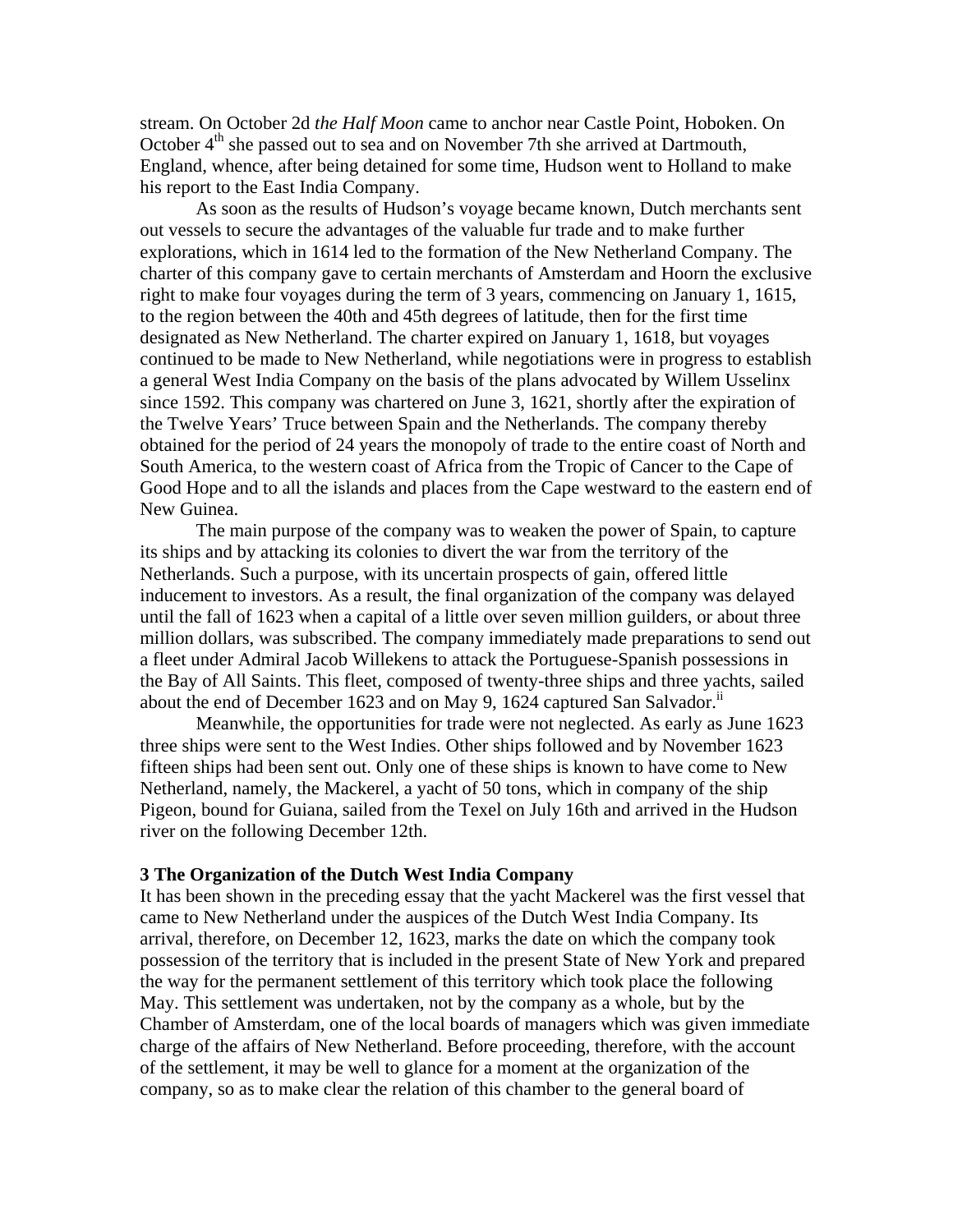directors.

 The charter of the West India Company was modeled on that of the Dutch East India Company. This company was the result of the combination of a number of small but independent companies which were located in different parts of The Netherlands and which were engaged in a ruinous competition in connection with the East India trade. To bring about the combination of these companies it was necessary to take account of the bitter rivalries which existed between the different centers of trade and hence to adopt a form of organization which would allow for considerable local freedom of action. The result was a company which in many respects resembled a modern trust and which, while it served to eliminate competition, to restrict output and to regulate prices, left the actual conduct of the business in the hands of a group of local boards.

 In accordance with this system the government of the West India Company was vested in five chambers or boards of managers, of which one was located at Amsterdam and the others had offices in the principal cities of Zeeland, the Maas region, the northern part of the province of Holland, and the provinces of Friesland and Groningen. General control over the affairs of the company, under the supervision of the States General, was exercised by the Assembly of the Nineteen, a board composed of eighteen delegates chosen by the various chambers and one representative of the States General, who met at irregular intervals for the first 6 years at Amsterdam and thereafter for periods of 2 years alternatively at Amsterdam and Middleburg. The principal chamber was that of Amsterdam, which had contributed four-ninths of the capital of the company and which consequently was entitled to eight delegates in the general assembly. It was to this chamber that from the first the affairs of New Netherland were committed, while that of Zeeland was chiefly interested in the trade to the coasts of Guinea, Guiana and Brazil, and the other chambers each had their own particular field of enterprise. Each chamber had its own board of directors, and its own offices, warehouses, ships and crews, and within certain limits had complete control over the conduct of its business. The Assembly of the Nineteen, however, decided how many ships each chamber should send out and when and where its products should be sold, the profit and loss accruing therefrom being distributed over the entire company. The Assembly of the Nineteen, therefore, was not a central office with branches in various cities of The Netherlands, but an administrative council which decided on broad questions of policy and guarded against wasteful methods of doing business. This supervision of the business of each chamber by the general assembly was an important feature of the organization of the company, for the reason that most of the directors were merchants who themselves supplied the necessary equipment and trading goods to the company and consequently were apt to consider their immediate personal gain rather than the general profit of the company.

 From the foregoing it appears that the records of the Amsterdam Chamber, and to a less extent those of the Assembly of the Nineteen, must have been of great importance for the history of the State of New York. Unfortunately, these records, together with some of the earliest records of New Netherland, which at different times had been sent to Holland, were in 1821, after having been much damaged by vermin and dampness, sold for wastepaper by order of the minister of the colonies.<sup>iii</sup> As a result of the destruction of these original records our knowledge of the events connected with the first settlement of New Netherland is exceedingly limited and almost entirely confined to what may be gleaned from contemporary printed sources. One of the most important of these sources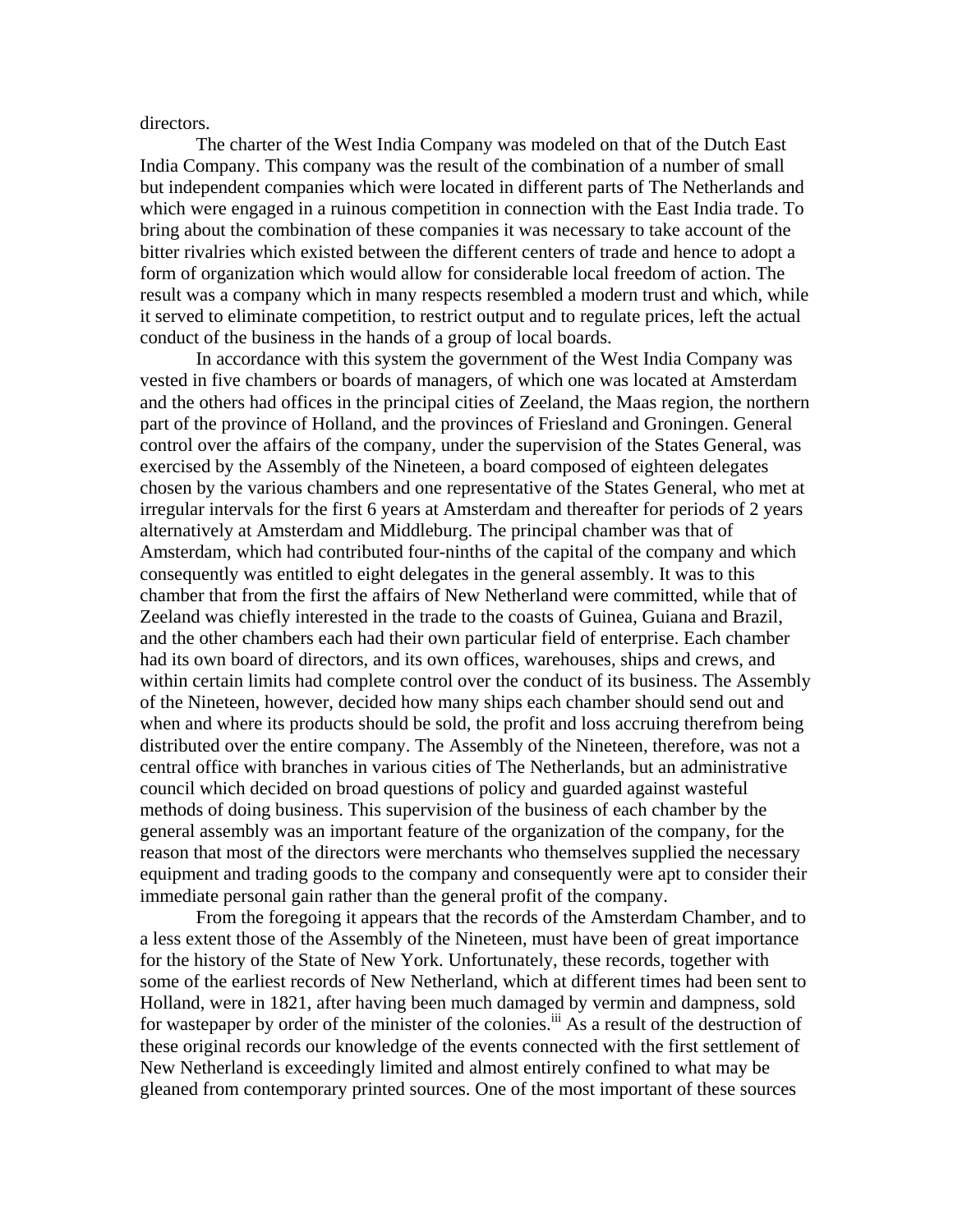is the *Historical Account of All the Most Remarkable Events which Have Happened in Europe, etc*., a semiannual chronicle of events in all parts of the world, which was published at Amsterdam from 1622 to 1632 by Dr Nicolaes van Wassenaer. A copy of this rare and interesting work is in the New York State Library.

# **4 The Permanent Settlement of New Netherland**

The State of New York is about to celebrate the 300th anniversary of its settlement by the Dutch.<sup>1v</sup> The date of this settlement has long been a matter of controversy, most of the earlier and well known historians having stated that the first permanent settlement in New Netherland was made in 1623, and some of the more recent writers having held that this settlement took place in 1624. Nearly all writers, however, agree that the first settlement was made by the colonists who came over on the ship *New Netherland*, which was sent out by the Dutch West India Company shortly after the organization of this company. Nicolaes van Wassenaer, who is our principal authority in this matter, says of this vessel: The West India Company being chartered to navigate these rivers, did not neglect so to do, but equipped in the spring a vessel of 130 lasts [260 tons], called the *Nieu Nederlandt*, whereof Cornelis Jacobsz May of Hoorn was skipper, with a company of thirty families. Mostly Walloons, to plant a colony there. They sailed in the beginning of March, and directing their course by the Canary Islands, steered towards the Wild Coast (Guiana), and gained the west wind which luckily [took] them in the beginning of May into the river called, first Rio de Montagnes, now the River Mauritius [Hudson river], lying in 40½ degrees. He found a Frenchman lying in the mouth of the river, who would erect the arms of the King of France there, but the Hollanders would not permit it. Forbidding it by commission from the Lords States General and the Directors of the West India Company; and in order not to be frustrated therein, with the assistance of those of the Yacht *Maeckereel* which had lain above, they caused a Yacht of two guns to be manned, and conveyed the Frenchman out of the river, who would do the same thing in the South river [Delaware river], but he was also prevented by the settlers there.

 This statement occurs under the marginal date of April 1624 and by many historians has been taken to mean that the ship *New Netherland* arrived in May 1623. This, however, is an error, as shown by the reference to the yacht *Maeckereel*, or *Mackerel*, which, as we know from other sources, sailed from Holland in July 1623 and therefore could not have "lain above," meaning near the site of the present city of Albany, in May 1623. Moreover, from a record which within recent years has come to light in Holland, we know that on November 3, 1623, Adriaen Jorissen Thienpont, skipper for Pieter Boudaen Courten, one of the directors of the Zeeland Chamber of the company and a private trader to New Netherland, appeared before the Assembly of the Nineteen and declared that they still had in the Hudson river some trading goods, two sloops and some people. He therefore requested permission to make ready a yacht to trade their merchandise and bring home their people. The assembly refused to grant this request, but decided that a ship should be equipped by the Amsterdam Chamber, which might "take with them five or six families of the colonists in order to make a beginning of settlement there and on that occasion bring back the goods secured in return for their merchandise and their people." On March 28, 1624, the Assembly of the Nineteen ratified a set of regulations for the colonists who were to embark on the ship New Netherland. The fact therefore is well established that this ship sailed in 1624. The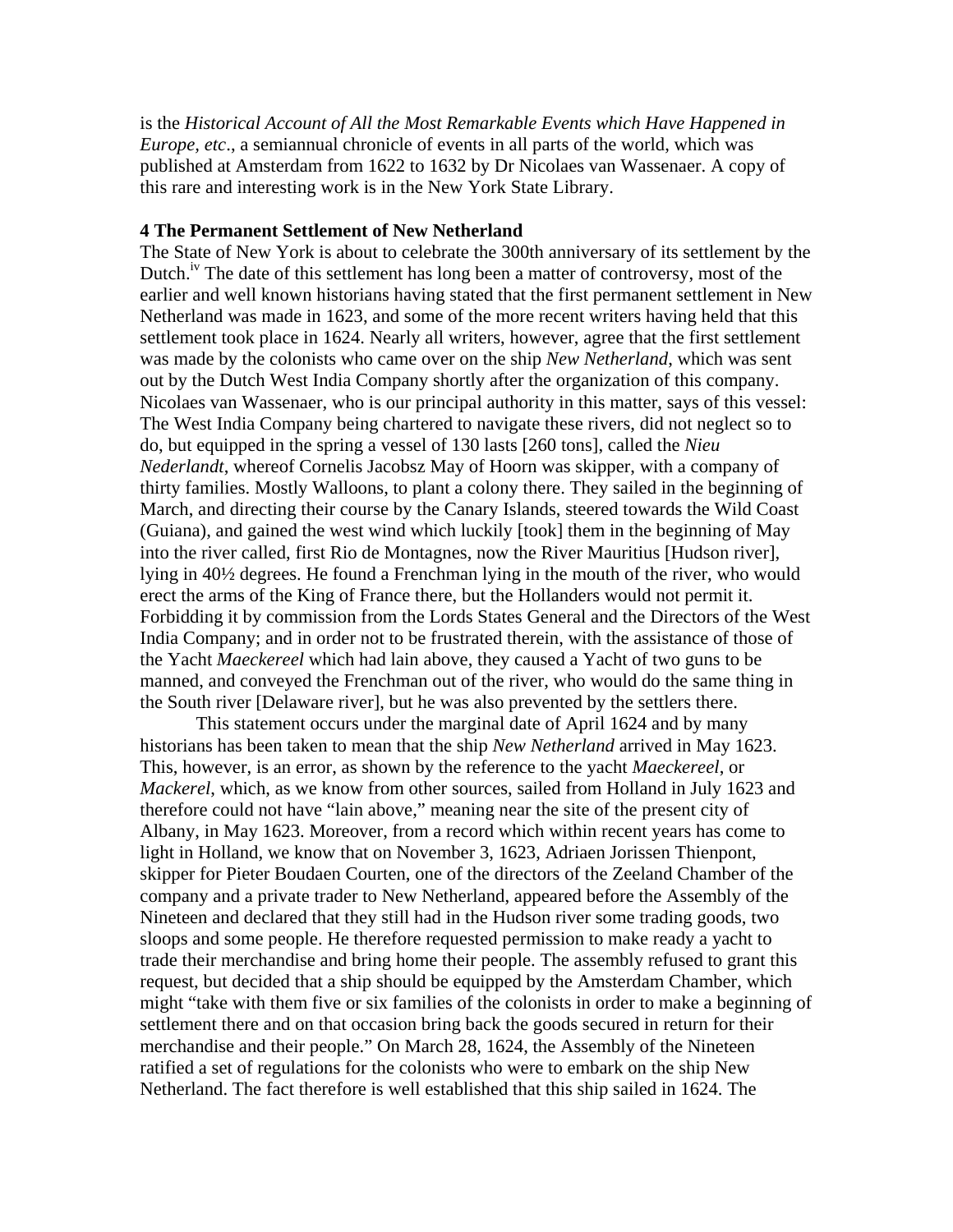question, however, whether it brought over the first permanent colonists is not so easily determined.

 Kiliaen van Rensselaer, in a memorial presented by him to the West India Company in 1633, makes the explicit statement that " sundry colonists, as early as 1623, had been conveyed thither with instructions to dwell there as free persons and to carry on trade." Similar statements occur in the 1630 edition of Johannes de Laet's *Nieuwe Wereldt* [New World], and in documents relating to New Netherland of 1644, 1647 and 1649. To reconcile these statements with the facts set forth above, we must assume that they relate to the sailing of the yacht *Mackerel*. This yacht must apparently be identified with a ship which arrived at Amsterdam from New Netherland in August 1624 and which according to the Dutch historian Baudartius "had conveyed some families from Holland thither." It is probable, therefore, that this yacht brought over some who selected a suitable site for the settlers who were to follow and that the "thirty families, mostly Walloons," who came over on the ship New Netherland, under the command of Cornelis Jacobsen May, formed the first fully equipped and officially organized company of colonists who came to New Netherland.

 According to Wassenaer, these colonists consisted mostly of Walloons, that is, French-speaking Protestants from the southern provinces of what is now the kingdom of Belgium and part of the departments of Ardennes, Aisne and du Nord, in France. These people had fled to Holland on account of religious persecution. Many of them lived at Leyden, where the Pilgrims temporarily resided before coming to America. They wished to find a place where they could preserve their language and traditions and make a living more easily than in overcrowded Holland. In 1622 they therefore petitioned the provincial States of Holland to emigrate to the West Indies, a generic term then used for the whole of the American continent. It is to them that the resolution of November 3, 1623, refers as the colonists of whom five or six families might be taken along "to make a beginning of settlement there." To these Walloons belongs, in part the credit of having first subdued the wilderness and planted civilization in the territory of this State.

#### **5 The Settlement of Albany**

In the previous article it was related that the ship New Netherland, under the command of Cornelis Jacobsen May, with thirty families, mostly Walloons, arrived in the Hudson river in May 1624. Wassenaer says that "the ship sailed up to the Maykans, 44 leagues, and they built and completed a fort named 'Orange' with four bastions, on an island, by them called Castle island." Wassenaer here confuses Fort Orange with an earlier fort called Fort Nassau, which was built by Dutch traders in 1614 on Castle island, now called Van Rensselaer or Westerlo island, but which was abandoned in 1617. Fort Orange was located a little farther north, on the mainland, on the site of the steamboat square in the city of Albany.

 No list of the colonists who came over on the New Netherland has been preserved, but it is believed that two of them were Joris Rapalje, or Rapelye, and his wife Catelina Trico, a nati[v](#page-19-4)e of Paris,  $v$  whose daughter Sarah Rapelye, born in 1625, was the first white female child born in New Netherland.

 On February 14, 1685, Catelina Trico, then about 80 years of age, testified before Governor Thomas Dongan:

That she Came to this Province either in the yeare one thousand six hundred and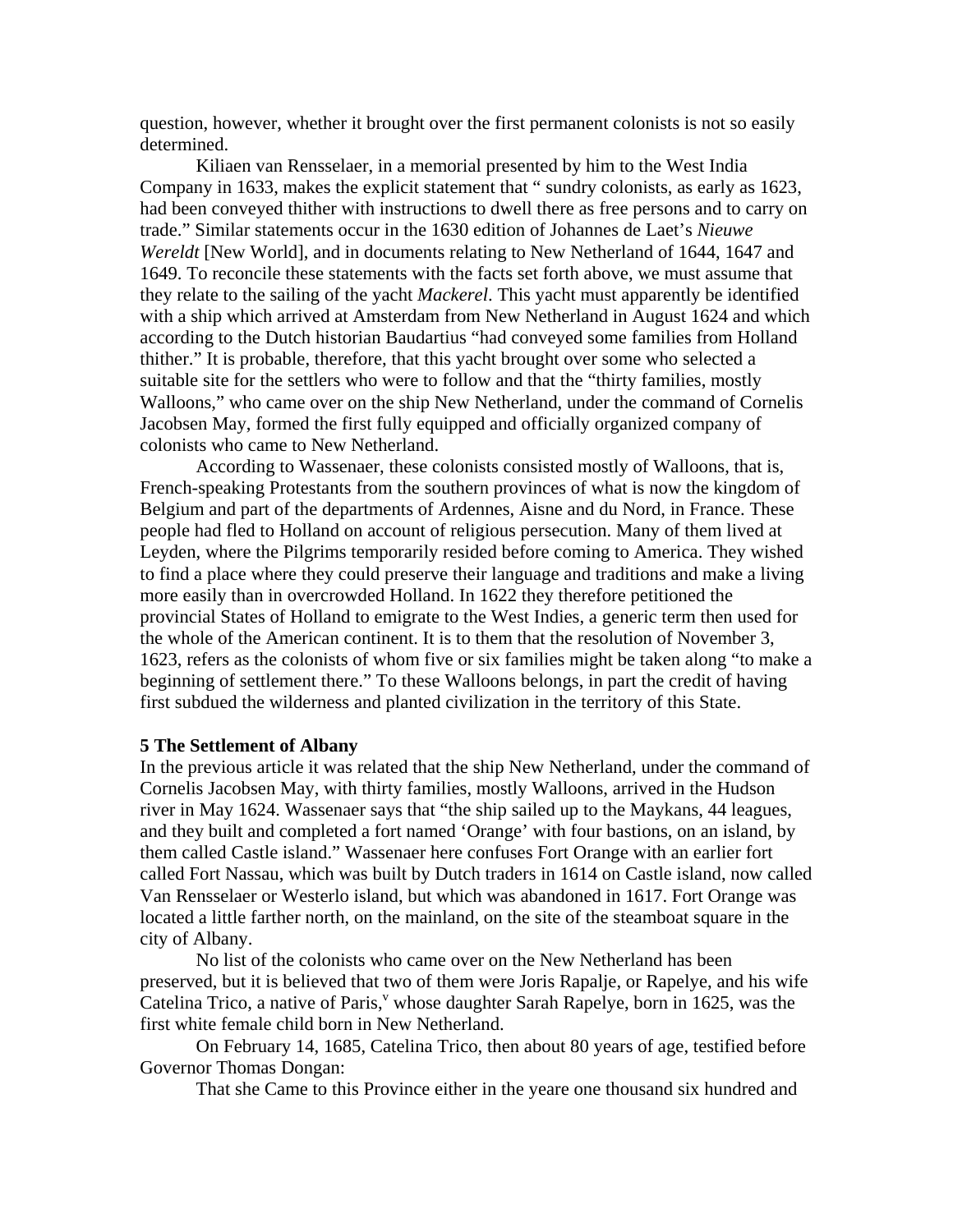twenty three or twenty four to the best of her remembrance and that fouer Women Came along with her in the same Shipp, in which ship the Governor Arian Jorissen Came also over.

 Three years later, in an affidavit made on October 17, 1688, before William Morris, justice of the peace, the same deponent declared:

 That in ye year 1623 she came into this Country wth a Ship called ye *Unity* whereof was Commander Arien Jorise belonging to ye West India Company being ye first Ship yt came here for ye sd Company; as soon as they came to Mannatans now called N: York they sent Two families  $\&$  six men to harford River  $\&$  Two families  $\&$  8 men to Delaware River and 8 men they left att N: Yorke to take Possession and ye Rest of ye Passengers went wth ye Ship up as farr as Albany which they then Called fort Orangie.

 Although in these affidavits Catelina Trico gives the date of her arrival as 1623 or 1624, the name of the ship as the *Unity* and the name of the commander as Arian Jorissen, it is generally assumed that she refers to the arrival of the ship *New Netherland*, for the reason that no ship by the name of *Unity* is known to have come to New Netherland at that time and that in a report of the board of accounts of the West India Company, of 1644, it is stated that the company, in their ship *New Netherland*, conveyed thither "divers Colonists under the direction of Cornelis Jacobsz. Mey, and Adriaen Jorissz. Tienpoint."

Catelina Trico also stated:

 There were 18 families aboard who settled themselves att Albany & made a small fort; and as soon as they had built themselves some hutts of Bark: ye Mahikanders or River Indians, ye Maquase, Oneydes, Onnondages, Cayougas & Sinnekes, wth ye Mahawawa or Ottawawaes Indians came & made Covenants of friendship wth ye sd Arien Jorise their Commander Bringing him great Presents of Bever or oyr Peltry & desyred that they might come & have a Constant free Trade with them. . . . That she lived in Albany three years all which time ye Sd Indians were all as quiet as Lambs  $\&$  came  $\&$ Traded with all ye freedom imaginable, in ye year 1626 ye Deponent came from Albany & settled at N: Yorke where she lived afterwards for many years and then came to Long Island where she now lives.

 These statements regarding the Indians are somewhat misleading. When the Dutch arrived in New Netherland both sides of the Hudson river in the vicinity of Fort Orange were held by the Mahicans, or River Indians, who were Algonquins. These Indians were constantly at war with the Iroquois, divided by the Dutch into Maquas, or Mohawks, and Senecas, who occupied the Schoharie valley and western New York. The names "Oneidas," "Onondagas" and "Cayugas" were not recognized before 1634 and not in common use until after 1674. At the time to which Catelina Trico refers there was no way for the Ottawas to reach Fort Orange.

 In 1626 the Mahicans asked help of the Dutch against their powerful enemies, the Mohawks. Wassenaer gives a graphic account of the encounter, as follows:

 It happened this year, that the Maykans, going to war with the Maquaes, requested to be assisted by the commander of Fort Orange and six others. Commander Krieckebeeck went up with them; a league from the fort they met the Maquaes who fell so boldly upon them with a discharge of arrows, that they were forced to fly, and many were killed, among whom were the commander and three of his men. Among the latter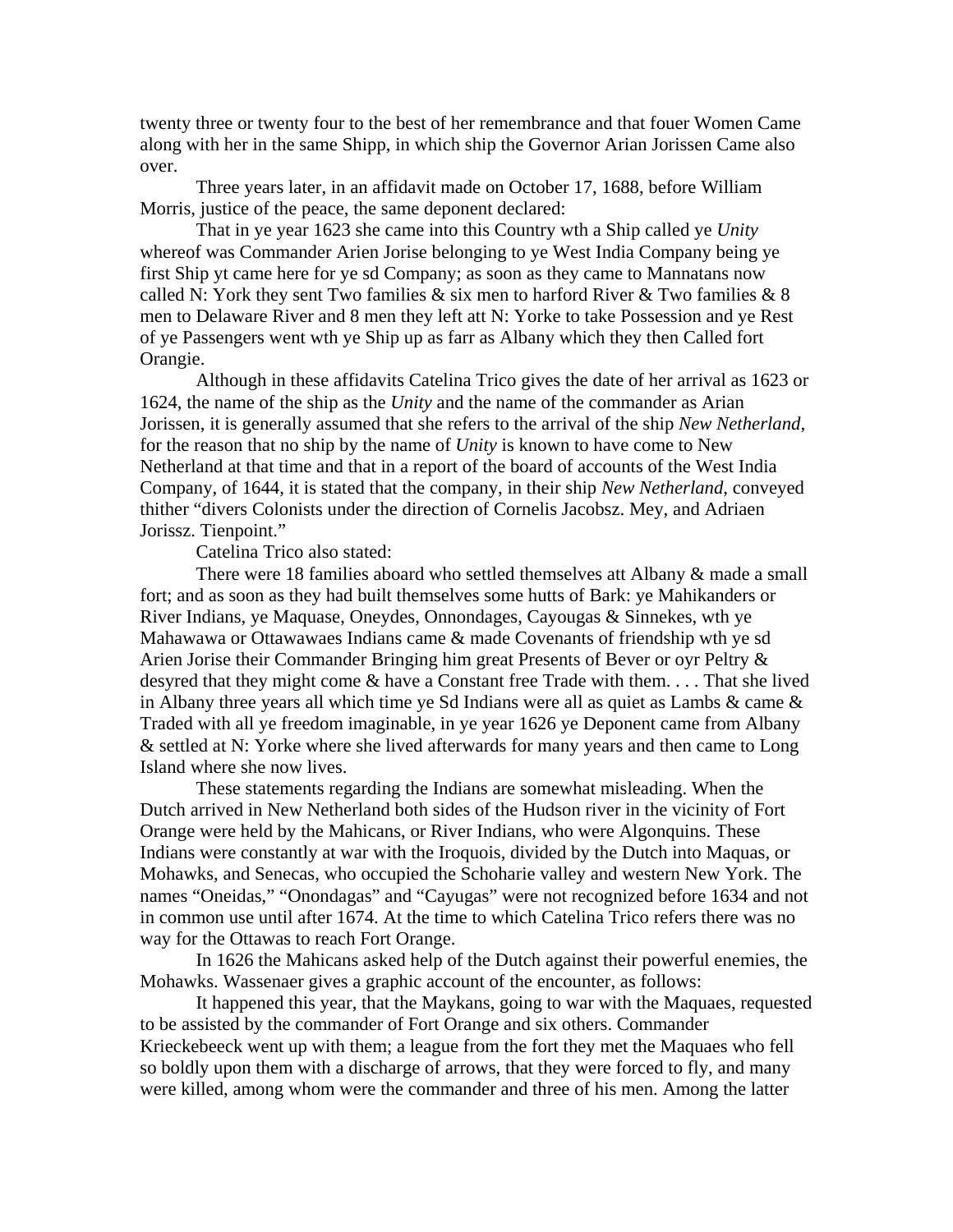was Tymen Bouwensz., whom they devoured, after having well roasted him. The rest they burnt. The commander was buried with the other two by his side. Three escaped; two Portuguese and a Hollander from Hoorn. One of the Portuguese was wounded by an arrow in the back whilst swimming. The Indians carried a leg and an arm home to be divided among their families, as a sign that they had conquered their enemies.

 Shortly after the arrival of Peter Minuit, in 1626, Manhattan Island was purchased from the Indians and chosen as the seat of government. In order to strengthen the settlement on this island and perhaps also because Fort Orange was no longer considered a safe place of residence, it was decided to remove the families to Manhattan. Under date of November 1626, Wassenaer writes:

 There being no commander, Pieter Barentsen assumed the command of Fort Orange by order of Director Minuit. There were eight families there, and ten or twelve seamen in the Company's service. The families were to leave this year--the fort to remain garrisoned by sixteen men, without women--in order to strengthen with people the colony near the Manhates, who [meaning the Indians on Manhattan Island] are becoming more and more accustomed to the strangers.

Again, under date of October 1628, he says:

 There are now no families at Fort Orange, situated higher up the river among the Maikans. They have all been brought down. Five or six and twenty persons, traders, remain there. Bastiaen Jansz Crol is vice director there; who has remained there since the year 1626, when the others came down. Fort Orange continued to be used as a trading post until long after the period of Dutch occupation. In 1630 Kiliaen van Rensselaer, one of the directors of the West India Company, bought land from the Indians in the vicinity of the fort and established a colony named Rensselaerswijck. In 1652, the principal settlement of this colony was taken out of the jurisdiction of the patroon and called Beverwijck. It was this later settlement which developed into the city of Albany.

#### **6 The Settlement of Manhattan Island**

The date of the settlement of Manhattan island is one of the disputed points of New Netherland history. Some writers take the view that the settlement dates from the arrival of the ship *New Netherland*, in May 1624, when, if we accept Catelina Trico's statements as applying to this ship, some people were sent to the Connecticut and Delaware rivers and "8 men they left att N. Yorke to take Possession," while the rest of the passengers went up the river as far as Albany. Most recent writers, however, hold that this taking possession does not constitute settlement in the proper sense of the term and that no formal settlement was made on Manhattan island until 2 years later, when Peter Minuit arrived in New Netherland and purchased the island from the Indians. It has also been suggested that a beginning of settlement may have been made in 1625.

 Cornelis Jacobsen May, the first director of New Netherland, who came over in 1624, apparently returned to Holland in the fall and left the colony in charge of Adriaen Jorissen Thienpont, the commander at Fort Orange. May was succeeded by Willem Verhulst, who seems to have sailed in January 1625 on the ship *Orange Tree*, which on account of storm was obliged to seek shelter in the harbor of Plymouth in England, and was there detained on February 7th. The following April the company sent out three ships with 103 head of live stock and the necessary farm implements and supplies. These ships were accompanied by a fast sailing yacht and carried six completely equipped families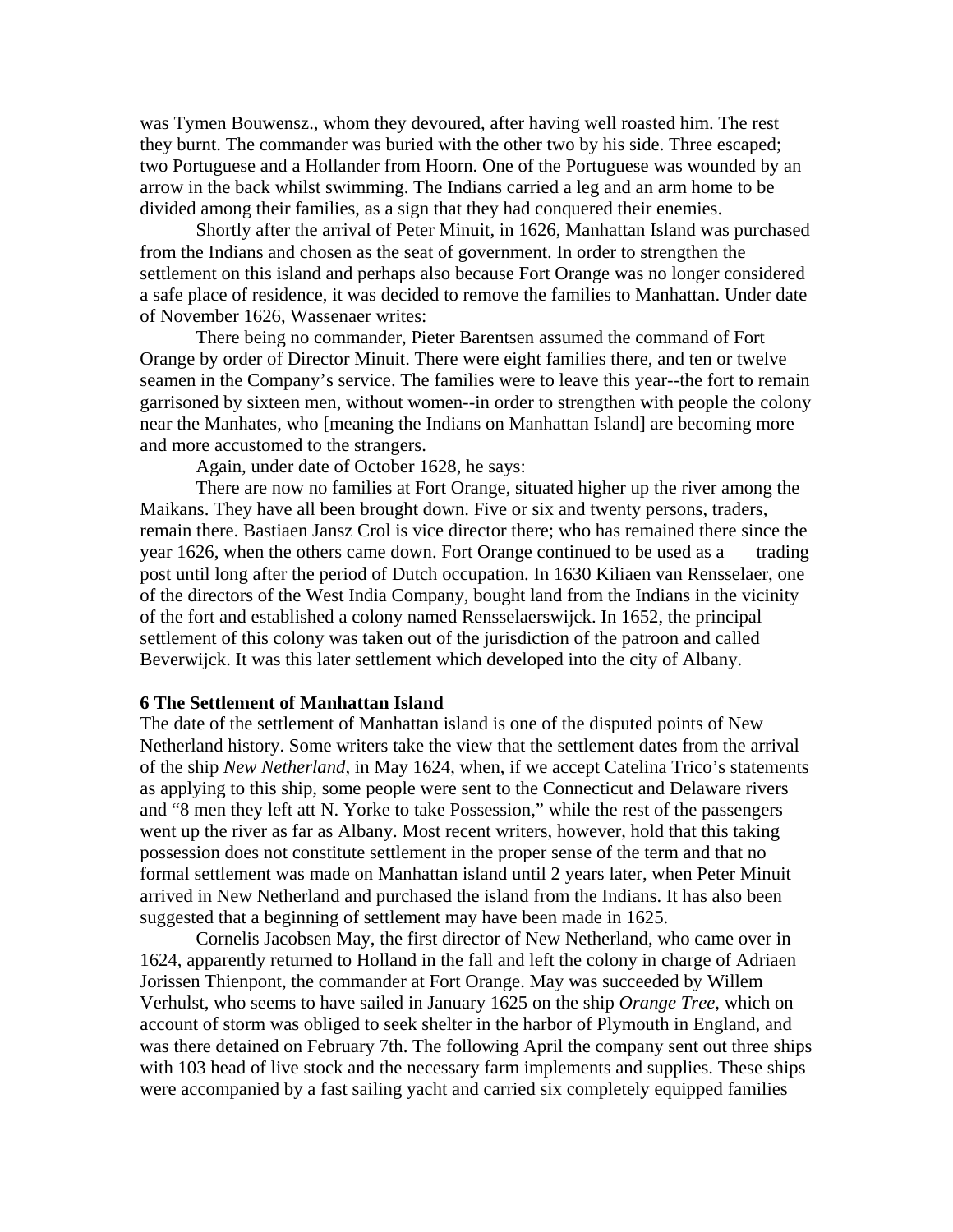and a number of single persons, so that in all forty-five new colonists were brought to New Netherland. With these settlers, or possibly earlier, in company of Verhulst, came over Cryn Fredericksz, an engineer and surveyor, who was to stake out a fort and to lay out the principal settlement as soon as a suitable site had been selected by the director and the council. Just where Verhulst and the newly arrived colonists took up their residence is not known. Wassenaer, under date of November 1626, says:

 The cattle were, on their arrival, first landed on Nut Island [Governor's Island], three miles up the river, where they remained a day or two. There being no means of pasturing them there, they were shipped in sloops and boats to the Manhates, right opposite the said island. Being put out to pasture here, they throve well, but afterwards full twenty died. The opinion is that they had eaten something bad from an uncultivated soil. But they went in the middle of September [16251 to meadow grass, as good as could be desired.

 The colony is now established on the Manhates, where a fort has been staked out by Master Kryn Frederycks, an engineer. It is planned to be of large dimensions. The ship which has returned home this month [November] brings samples of all sorts of produce growing there, the cargo being 7246 beaver skins, 675 otter skins, 48 mink, 36 wildcat, and various other sorts; many pieces of oak timber and hickory.

 The counting-house there is kept in a stone building, thatched with reed; the other houses are of the bark of trees. Each has his own house. The Director and Koopman [chief commercial agent] live together; there are thirty ordinary houses on the east side of the river; which runs nearly north and south. The Honorable Pieter Minuit is Director there at present; Jan Lempou schout [prosecuting officer]; Sebastiaen Jansz. Crol and Jan Huych, comforters of the sick, who, whilst awaiting a clergyman, read to the commonalty there, on Sundays, texts of Scripture and the commentaries. François Molemaecker is busy building a horse-mill, over which shall be constructed a spacious room sufficient to accommodate a large congregation. and then a tower is to be erected where the bells brought from Porto Rico [captured at the sack of San Juan de Porto Rico, in October 1625] will be hung.

 This interesting description of the settlement is based on information which was received by the ship The Arms of Amsterdam, which left New Netherland on September 23, 1626 and arrived at Amsterdam on November 4th. This ship also brought over the news of the purchase of Manhattan island from the Indians. The original letter to the West India Company announcing this purchase is lost, but another letter written from Amsterdam on November 5th, by Pieter Schaghen, the representative of the States General in the Assembly of the Nineteen of the West India Company, whereby the news of the purchase was communicated to the States General, has been preserved. A translation of the text of this important letter, which has been called the "certificate of birth" of the city of New York, is as follows:

High and Mighty Lords:

Yesterday, arrived here the Ship the Arms of Amsterdam, which sailed from New Netherland, out of the River Mauritius, on the 23rd September. They report that our people are in good heart and live in peace there; the Women also have borne some children there. They have purchased the Island Manhattes from the Indians for the value of 60 guilders [meaning trading-goods to the value of about  $24$ ];<sup>vi</sup> 'tis 11,000 morgens [22,000 acres] in size. They had all their grain sowed by the middle of May, and reaped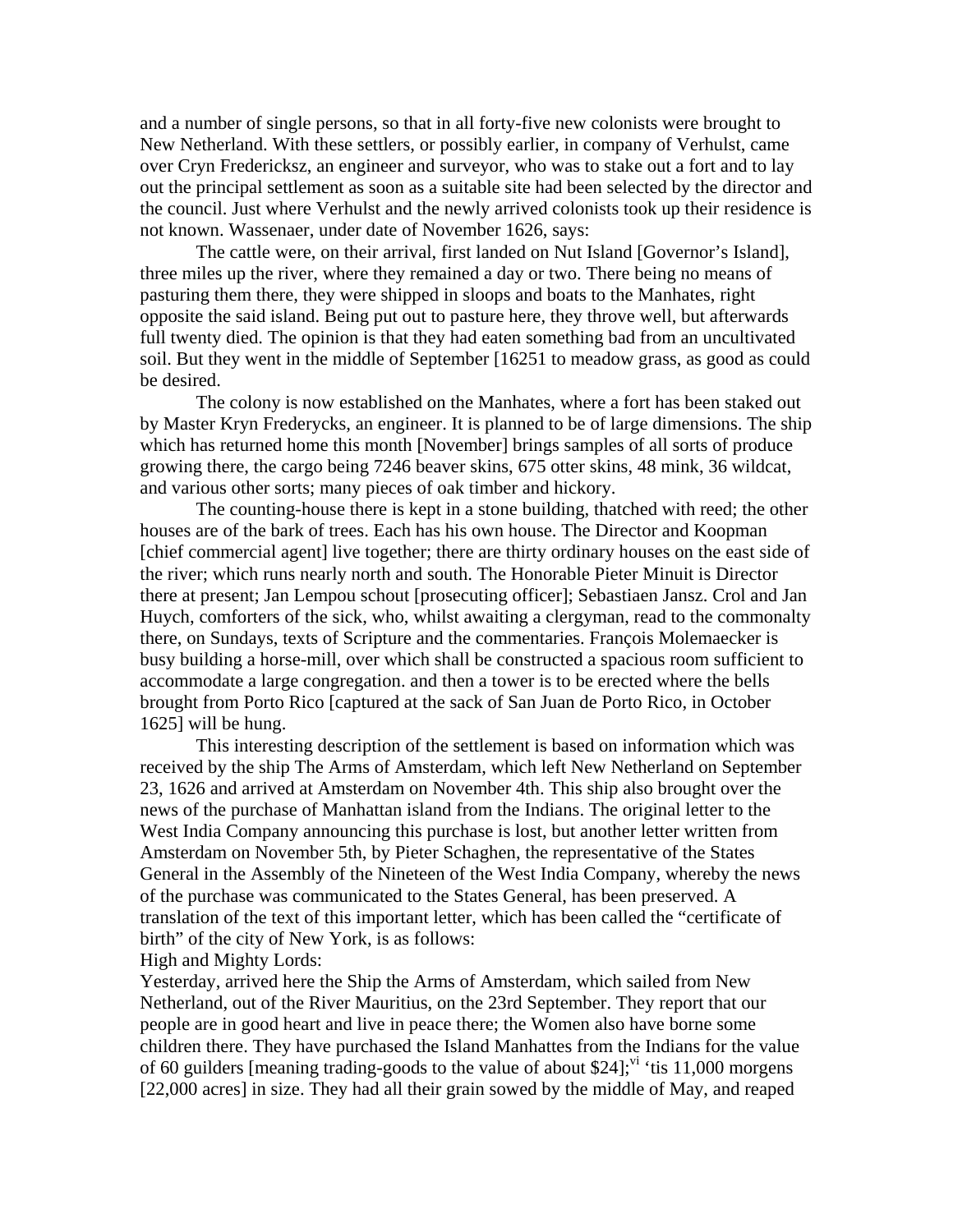by the middle of August. They send thence samples of summer grain; such as wheat, rye, barley, oats, buckwheat, canary seed, beans and flax. The cargo of the aforesaid ship is: 7246 Beaver skins, 178½ Otter skins, 675 Otter skins, 48 Minck skins, 36 Wildcat skins, 33 Mincks, 34 Rat skins. Considerable Oak timber and Hickory.

 Herewith, High and Mighty Lords, be commended to the mercy of the Almighty. Your High Mightinesses' obedient, (Signed) P. Schaghen In Amsterdam, the 5th November A°. 1626 Received 7th November, 1626. The address was as follows: High and Mighty Lords, My Lords the States General at the Hague.

It will be noticed that the letter does not give the date of the purchase. It is generally assumed that this purchase took place shortly after May 4, 1626, when Peter Minuit arrived in New Netherland and succeeded Willem Verhulst as director of the colony.

 As already, stated, most recent writers hold that no settlement was made on Manhattan island until the arrival of Peter Minuit. The letter of Pieter Schaghen, however, states that "They had all their grain sowed by the middle of May." This seems to indicate that some farms must have been in existence on Manhattan island before the arrival of Director Minuit.<sup>vii</sup> Moreover, it is probable that Cryn Fredericksz soon after his arrival in the spring or summer of 1625 staked out the fort, and consequently that a beginning of settlement was made in that year. On this point, however, no definite information is at present available.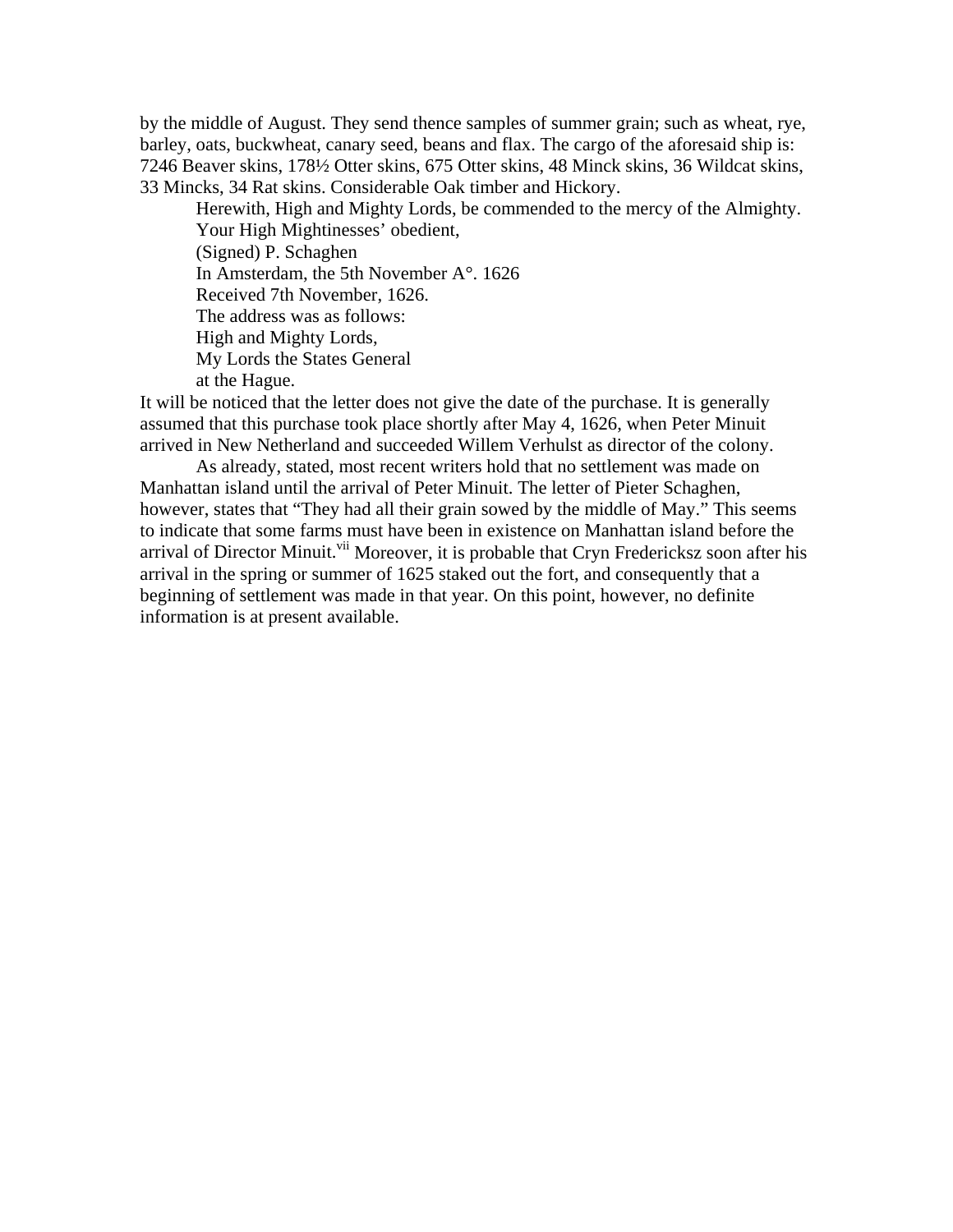# **7 New Netherland under Peter Minuit**

With the advent of Peter Minuit and the establishment of a permanent settlement on Manhattan island, other sources of information regarding New Netherland besides Wassenaer begin to appear, so that it is possible to get a more definite idea of the conditions which prevailed in the colony.

 Among the most important of these sources are two letters of the Rev. Jonas Michaëlius, the first minister in New Netherland, written from Manhattan island shortly after his arrival in the colony.

 The first of these letters, dated August 1628, was sent to Joannes Foreest, a prominent citizen of Hoorn, who at onetime was a director of the West India Company. In it Domine Michaëlius gives an account of his long and perilous voyage and the death of his wife and then describes the settlement on Manhattan island, as follows:

 "A new fortress is in course of construction, not so much for protection against the savages, whom we with God's help need not fear so much from this time on, as against enemies from abroad. They are meanwhile beginning to build new houses in place of the hovels and holes in which heretofore they huddled rather than dwelt. They are also cutting wood and erecting another mill for the purpose of exporting to the Fatherland whole cargoes of timber fit for building houses and ships. And for building purposes there is greater lack of laborers than of materials. For besides many kinds of good timber, there is here clay for the making of bricks and tiles, though rather poor; but the quarry stones, not far away, are better for our use, and there are large quantities of oyster shells to burn for lime. The promise of the Lords Masters to grant me 6 or 7 morgens [12 or 14 acres] of land to support myself in place of freeboard, which otherwise would be my perquisite, is worth nothing. For their Honors themselves knew perfectly well that neither horses nor cows nor laborers are to be had here for money. And this is the first item of the bill; time will show what else will follow. Thus we lead a hard and sober existence like poor people."

As to the people, he writes:

 "Some Directors and Heads, by bad management, have rather kept back than helped the people and the country, and many among the common people would have liked to make a living, and even to get rich, in idleness rather than by hard work, saying that they had not come to work; that as far as working is concerned they might as well have staid home, and that it was all one whether they did much or little, if only in the service of the company. Such expressions were the burden of the song one heard all day long. And this sort of people are all, in course of time, reshipped home as useless ballast."

 This description of the character of the first colonists is certainly not very flattering, but hardly surprising, in view of the fact that Holland was then entering upon a period of unprecedented prosperity, so that it was difficult to induce the right sort of people to emigrate to a wild and distant country. Happily, there is another side to the picture, as shown by an extract from the second letter, dated August 11, 1628, which was addressed to the Rev. Adrianus Smoutius, one of the members of the Consistory of the Dutch Reformed Church at Amsterdam, as follows:

 "At the first administration of the Lord's Supper which was observed, not without great joy and comfort to many, we had fully fifty communicants--Walloons and Dutch; of whom, a portion made their first confession of faith before us, and others exhibited their church certificates. Others had forgotten to bring their certificates with them not thinking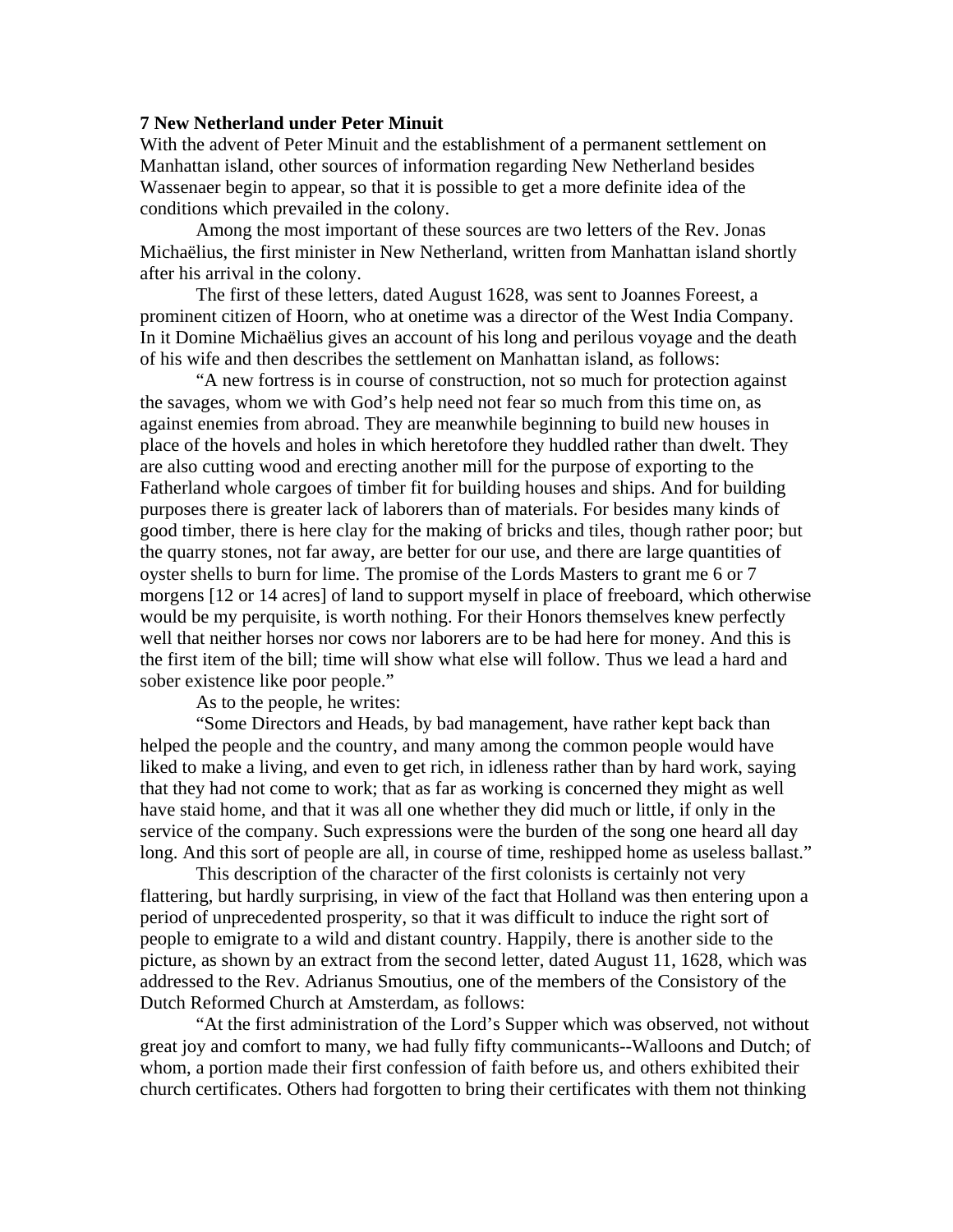that a church would be formed and established here; and some who brought them, had lost them unfortunately in a general conflagration, but they were admitted upon the satisfactory testimony of others to whom they were known, and also upon their daily good deportment, since we can not observe strictly all the usual formalities in making a beginning under such circumstances."

 "We administer the Holy Sacrament of the Lord once in four months, provisionally, until a larger number of people shall otherwise require. The Walloons and French have no service on Sundays, otherwise than in the Dutch language, for those who understand no Dutch are very few. A portion of the Walloons are going back to the Fatherland, either because their years here are expired, or else because some are not very serviceable to the company. Some of them live far away and could not well come in time of heavy rain and storm, so that it is not advisable to appoint any special service in French for so small a number, and that upon an uncertainty. Nevertheless, the Lord's Supper was administered to them in the French language, and according to the French mode, with a discourse preceding, which I had before me in writing, as I could not trust myself extemporaneously."

 It appears from this extract that the Walloons at that time formed a considerable part of the population of the settlement, which according to Wassenaer, in 1628, was about 270.

 The government of New Netherland then consisted of the director general and council, who exercised executive, legislative and judicial functions. Manhattan island was from the first reserved to the West India Company and was administered and exploited for the benefit of the company, not a foot of land being then owned by any of the colonists.

 The first secretary of the colony was Isaack de Rasière, who like Minuit was of Walloon extraction and who arrived in July 1626. He soon fell out with the director and returned to Holland in 1628. He was succeeded by Johan van Remunde, who according to Kiliaen van Rensselaer slandered many persons behind their backs, and who likewise quarreled with the director, with whom he was summoned home in 1631. They sailed early in 1632 on the ship *Eendracht* [*Unity*], which was held up for 4 months in Plymouth, England, but finally arrived in Holland in the summer. With them, on the same ship, returned the Rev. Jonas Michaëlius, who in England seems to have been allowed to leave the ship and to proceed to Holland, where on March 4, 1632, he appeared before the Consistory of Amsterdam. According to Symon Dircksz Pos, a member of the Council of New Netherland, Michaëlius had been very active in stirring up trouble between the director and the secretary, so that later, in 1637, when he applied for permission to return as minister to New Netherland, the West India Company would not accept his services but appointed the Rev. Everhardus Bogardus in his stead.

 Minuit was succeeded as director general of New Netherland by Wouter van Twiller, who sailed for his post on the ship *Soutberg* in July 1632 and arrived at Manhattan in April of the following year. Between the departure of Minuit and the arrival of van Twiller, Bastiaen Jansen Krol, the former comforter of the sick and commander of Fort Orange, held the office of director general of New Netherland.

#### **8 The Establishment of the Patroonships**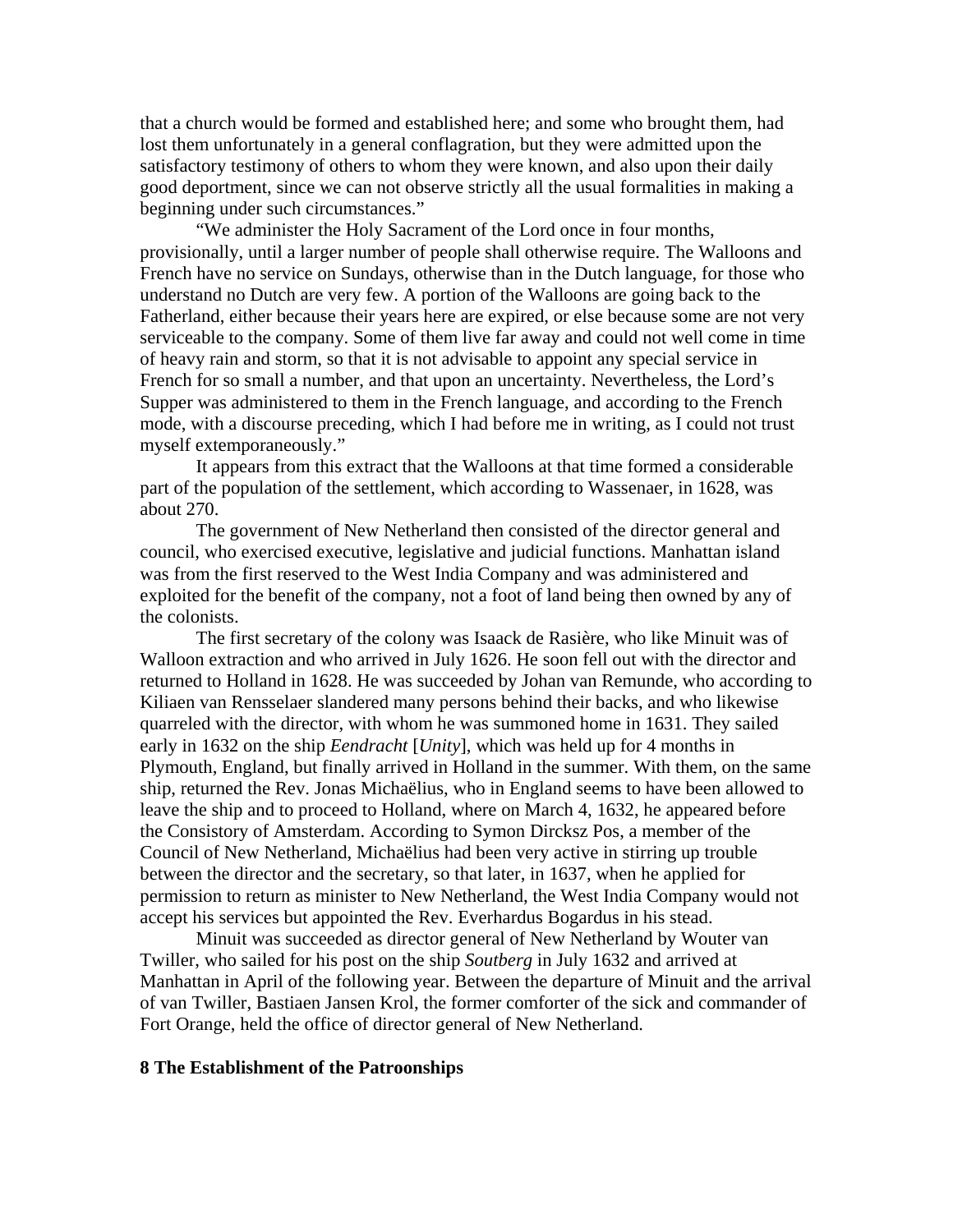The ineffectual management which characterized the first attempts at settlement in New Netherland must be ascribed partly to the fact that the colonization of this province played but a minor part in the operations of the company, which during the first decade of its existence were largely centered on the conquest of Brazil.

 In 1627 Admiral Piet Hein with a fleet of nine ships and five yachts manned with 1675 sailors and soldiers, made two unsuccessful attacks on the Spanish fleet in the Bay of All Saints, in an effort to regain possession of San Salvador, which shortly after its capture in 1624 had been retaken by the Spaniards and Portuguese. In 1628 he captured the Spanish plate fleet near Matanzas, on the north coast of Cuba, laden with silver, indigo, hides, pearls, gold, Campeachy wood and sugar, valued at more than eleven million guilders. The company immediately declared a dividend of 50 per cent and turned its efforts in the direction of further conquest, to the neglect of legitimate trade and agricultural colonization. In 1630 Admiral Loncq with a fleet of 52 ships and 13 sloops succeeded in capturing Olinda and Pernambuco or Recife, thereby laying the foundation for the occupation of Brazil, which remained in the possession of the Dutch West India Company until 1654.

 Meanwhile there was a steady demand for the agricultural development of the colony of New Netherland. It appears that there were two factions in the board of directors of the West India Company, one advocating colonization and the other favoring the exploitation of the country for the purposes of trade. Among the leaders of the first faction were such men as Kiliaen van Rensselaer, Samuel Blommaert, Michiel Pauw, Johannes de Laet and others whose names are well known in New Netherland history. When the company refused to agree to their plan of colonization, they offered to undertake it at their own expense, provided the company would grant them certain concessions. These concessions were embodied in a document known as the Charter of Freedoms and Exemptions, which after prolonged negotiations was finally adopted by the company and ratified by the States General on June 7, 1629.

 This charter provided in substance that members of the company who within 4 year, from the date of registration should plant in New Netherland a colony of fifty adults should be acknowledged as patroons and be authorized to administer justice within the limits of their respective colonies, to establish therein a form of local government, and to enjoy such privileges of hunting, fowling, fishing and milling as then prevailed in the semifeudal manors of the fatherland.

 In accordance with the terms of this charter Samuel Godyn and his associates on June 19, 1629 registered the colony of Swanendael on the west side of the Delaware river; Albert Coenraets Burgh on November 1st a colony on the east side of the same river; Samuel Blommaert on November 16th a colony an the Connecticut river; Kiliaen van Rensselaer and his associates on November 19th a colony on both sides of the Hudson river above and below Fort Orange, which was, called Rensselaerswijck: and Michiel Pauw on January 10, 1630 a colony near Hoboken, which he named Pavonia.

 Of these various colonies or patroonships, that of Rensselaerswijck was the only one that survived the period of Dutch occupation of New Netherland. All the others were either abandoned, or sold to the West India Company shortly after the first attempts at settlement had been made. For this reason, and because the main settlement of the colony of Rensselaerswijck afterwards became the city of Albany, the history of this colony is of particular interest.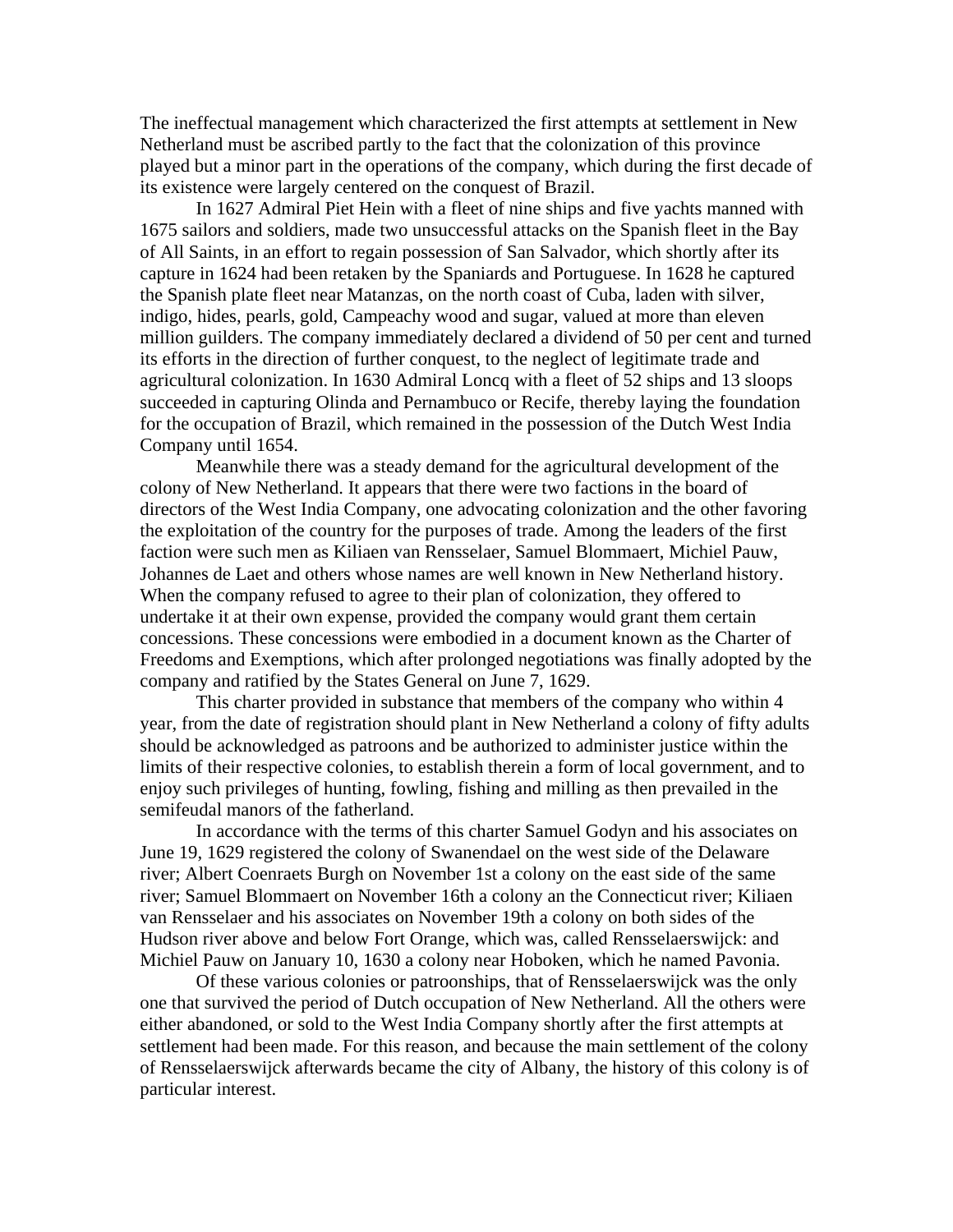#### **9 Fort Crailo, "The Home of Yankee Doodle"**

A bill introduced in the Legislature by Assemblyman Henry Meurs and recently signed by the Governor<sup>[viii](#page-19-7)</sup> provides for the acceptance by the State of New York as a gift from Mrs Alan Hartwell Strong of Philadelphia, of the building known as Fort Crailo, in the city of Rensselaer, and for the preservation by the State of this interesting old house as an historic monument. A bronze tablet, which was placed on the building in 1886 by the Albany Bicentennial Committee, states that it is "Supposed to he the Oldest Building in the United States and to Have Been Erected in 1642 as a Manor House and Place of Defense Known as Fort Crailo." This date, 1642, carries one back to the early days of the patroonship of Rensselaerswijck, when a small settlement was made on the east side of the Hudson river in the "Greenen Bosch," afterwards corrupted to Greenbush, opposite Fort Orange, now Albany.

 As early as August 4, 1639, Kiliaen van Rensselaer, the first patroon, wrote to his agent, Arent van Curler, that he was sending over a wooden model of a church and that it was his definite intention that this church be put on the east side of the river, "opposite Castle Island, north of the small grove and south of the farm of Gerrit de Reux, deceased." He further stated that "Near this church ought to be built also a dwelling for the minister and one for the sexton and this at the least expense." The Rev. Johannes Megapolensis, the first minister of Rensselaerswijck, arrived in the colony on August 13. 1642. Van Curler, in accordance with the patroon's instructions, contracted to have a house built for Domine Megapolensis on the east side of the river, but the builder having failed to fulfil his contract another house, belonging to Mary Adriaensen, which was built of oak, was purchased for him. In 1643 Van Curler wrote to the patroon that he intended to build another house in the Greenen Bosch, $\frac{1}{x}$  34 feet long and 19 feet wide, which "will be large enough for the first 3 or 4 years to preach in and can afterwards serve for the sexton or for a school."

 In 1661 mention is made of a farm called Crailo. This farm belonged to Johan Baptist van Rensselaer, but at that time was used by Jeremias van Rensselaer, who in 1658 had succeeded his brother as director of the colony. The farm was named after the patroon's estate near Huizen, in Holland, which was purchased by him in 1628. In the Rensselaerswijck manuscripts the name of the farm is variously written Cralo, Kraelo, Crailo, Crayloo and Krayloo, corresponding to the modern Dutch form "Kraailoo," which means Crows' Woods.

 The name "Fort Crailo" first occurs under date of 1663, in connection with the digging of a well. O'Callaghan, in his *History of New Netherland*, 2:476, states that at the time of the massacre by the Indians at the Esopus, in June 1663, the out-settlers of Rensselaerswijck "fled for protection to the fort called Cralo, erected on the patroon's farm at Greenbush, where they held, night and day, regular watch and ward." This fort was apparently not the brick house now known as Fort Crailo. but, according to a letter from Vice Director La Montagne to Stuyesant, dated June 29, 1663, a little fort or protection which they hastily built in the Greenen Bosch (*een fortien off bescherm dat sy daer maecken*; translated in *Documents Relating to the Colonial History of New York*, 13:264, as "a little fort or fortification, which they build there"). The fact, however, that the resolution establishing the night watch is dated "in Greene Bos in the colonie Rensselaerswijck this 12th June, 1663" shows that the court of the colony must have sat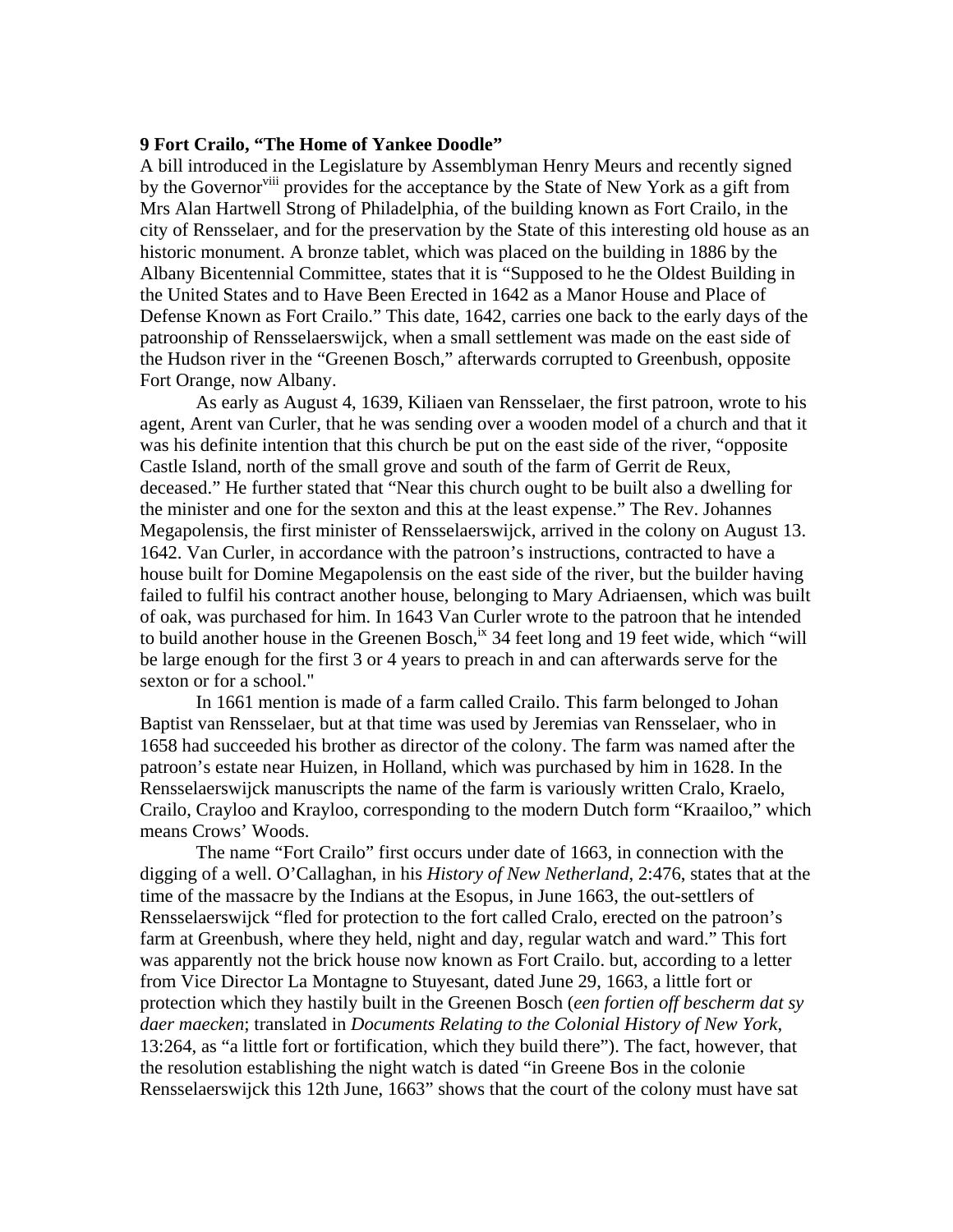at that time in Greenbush, presumably in the house on the Crailo farm, which in a letter from Jeremias van Rensselaer to his mother, dated July 20, 1668, is referred to as "a convenient dwelling house" *(een Bequame woon* Huijs). In a letter of April 13, 1666, special mention is made of the fact that during the freshet of April  $7<sup>th</sup>$ -8th, which carried off the patroon's house on the west side of the river and some forty other houses and barns in Albany and the colony, the house on the farm in Greenbush was not injured.

 Upon the death of Jeremias van Rensselaer, in 1674, his brother, the Rev. Nicolaes van Rensselaer, who succeeded him as director of the colony, took possession of the Crailo farm. Nicolaes van Rensselaer died on November 12, 1678. His widow afterwards married Robert Livingston and through this marriage the Crailo farm came into the latter's possession, although Johan Baptist van Rensselaer, or his heirs, still had an interest in it.

 On June 19, 1685, Peter Delanoy, attorney for Richard van Rensselaer, sole executor of the estate of his brother, Johan Baptist van Rensselaer, late of Holland, deceased, entered into an agreement with Robert Livingston in regard to "A Certaine Bowry or ffarm within and being parte of the said Colony lyeing att Green bush within the said County," whereby it was decided that Robert Livingston was to remain in possession of said farm until May 1, 1686, when, in consideration of the payment of 800 schepels of good merchantable winter wheat, he was to yield it up to the other party. On June 1, 1704, Kiliaen van Rensselaer, the son of Jeremias, deceased, who shortly before had become lord of the manor of Rensselaerswijck, released to his brother, Hendrick van Rensselaer, a large tract of land known as Claverack, together with "a Certain Farm Called Green Bush within the said Manor on the East side of Hudsons river."

 In view of the preceding facts it is interesting to see what basis there is for the supposition that Fort Crailo was erected in 1642. The house is an L-shaped brick building, two stories high with an attic having dormer windows under the roof. The two wings of the building were evidently erected at different periods, the western wing, which faces the Hudson river and which forms the "fort" proper, being the older part of the building, and the other wing, which faces the north, being added at a later date. In the foundation walls in the cellar there are two stones, upon one of which are crudely carved the letters "KVR," and the date 1642, while upon the other stone appear the letters "APOLENSIS," forming the last part of the name "Megapolensis." The obscure location of these stones taken in connection with the fact that the building as it stands today lacks all the characteristics of a seventeenth century Dutch house, seems to disprove, rather than to prove, that the building was erected in 1642. It is stated that Hendrick van Rensselaer, shortly after he came into possession of the farm in Greenbush, built on it a substantial house. This may have been an entirely new house, or an extension of the house which had been built by Jeremias van Rensselaer in 1660. In either case, it is possible that in the foundations were used materials that came from an older house, perhaps, in view of the markings on the stones, from the very house that was occupied by Dominie Megapolensis during his residence in the colony from 1642 to 1649. At all events, it is probable that the front part of Fort Crailo must be identified with the house that was erected or remodeled by Hendrick van Rensselaer in 1704, and that the rear extension of the house, which on the east side of the north door bears the monogram "IVR" and on the west side the date 1762, was added at that time. Whatever may be the exact date, or dates, of the erection of Fort Crailo, the building is an interesting landmark,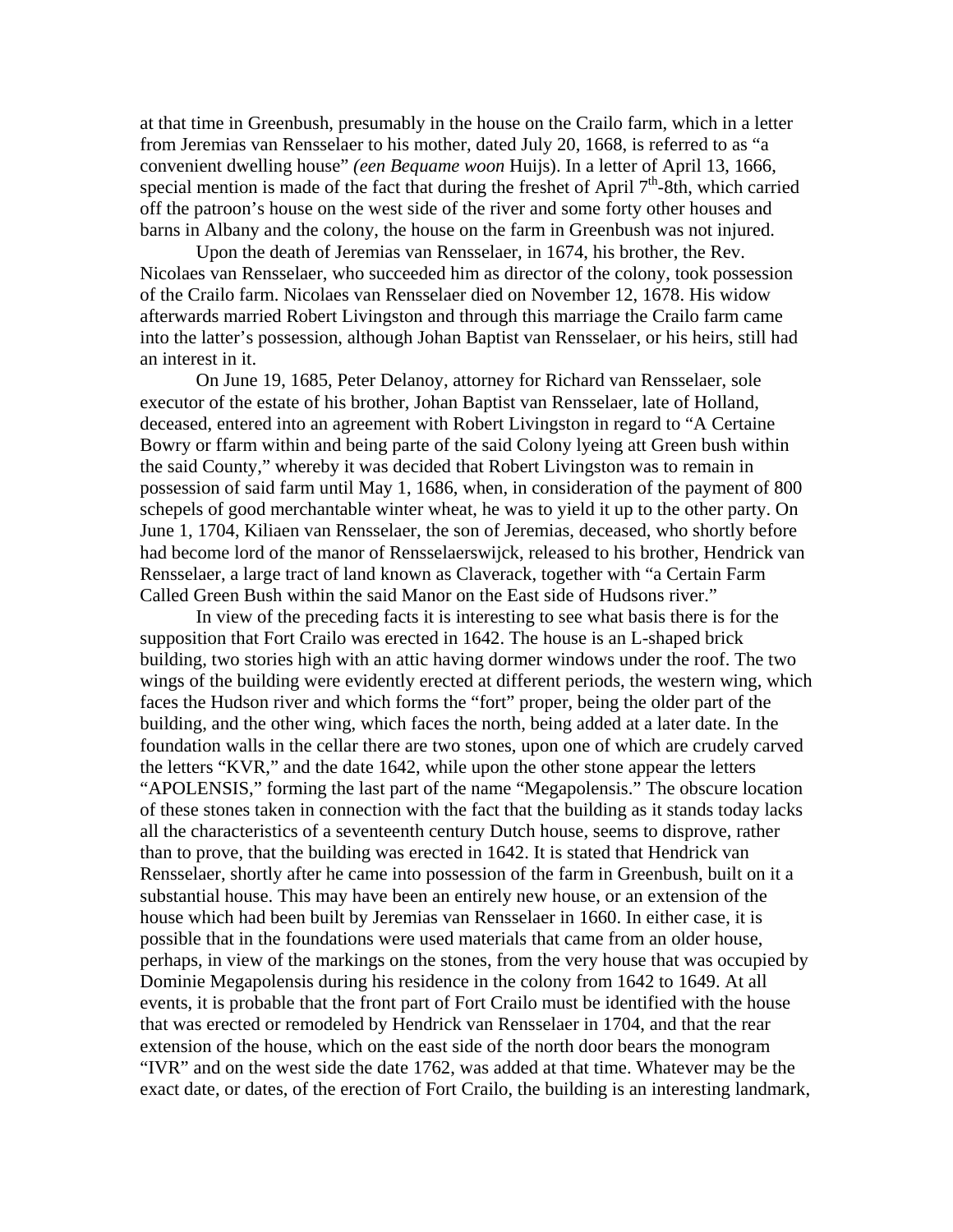whose history and associations reach back to the date that has been ascribed to it. It is interesting to note that in a letter of 1688, Maria van Rensselaer, the widow of Jeremias van Rensselaer, refers to the fact that Governor Dongan, who had spent the winter in Albany, "during the summer occupied her house in the country." This can hardly have been any other house than Fort Crailo. The same year Governor Andros came to Albany and may have been entertained at Fort Crailo. At a later date many distinguished guests are said to have visited Fort Crailo, among them Washington, Lafayette, Hamilton, General Philip Schuyler, Daniel Webster and Harrison Grey Otis.

 The tradition which connects the house with the origin of "Yankee Doodle" goes back to 1758, when General James Abercrombie and his staff stopped at the Greenbush manor house on their way to Fort Ticonderoga. On this staff was Surgeon Richard Shuckburgh, whose derision is said to have been excited by the motley costume of the American recruits straggling in from the country and who thereby was inspired to compose the song, while sitting on the edge of the well in the rear of the house. $^x$  $^x$ 

# **10 Social Conditions in New Netherland**

The population of New Netherland, although predominantly Dutch, contained many foreign elements. Father Jogues wrote in 1646 that Director Kieft informed him that eighteen different languages were spoken among 400 or 500 men of different sects and nations who resided on Manhattan island and in its environs. This statement is borne out by the records. Of the 200 white men and women who were married in the Dutch Reformed Church of New Amsterdam between 1639 and 1649, about 50 per cent came from Holland or were born in New Netherland, 27 per cent came from England and Scotland, 13 per cent from Sleswick-Holstein and Germany, 5 per cent from the Scandinavian countries, and the remaining 5 per cent from Flanders, the Walloon provinces, France, Italy, Portugal and Moravia. On the eastern end of Long Island the population was almost exclusively English, while at Beverwijck and Wiltwyck the number of English settlers was very small and that of colonists from Sleswick-Holstein and East Friesland much larger than generally supposed. This lack of common origin resulted in pronounced individualism which has left its mark on the history of the State.

 Most of the early colonists were farmers, traders or mechanics. Practically all crafts were represented, but manufacturing for commercial purposes, especially weaving, was prohibited by the articles for the colonists of 1624 and article 29 of the charter of Freedoms and Exemptions.

 Brick kilns were established by the Dutch West India Company and by the patroon of the colony of Rensselaerswijck at an early date, thus showing the fallacy of the popular notion that all the old Dutch houses in the State were built of brick imported from Holland. Brick was sent over as ballast, but as the sailing vessels of that day were very small, it is doubtful if enough brick was imported to build the necessary chimneys.

 A special trade of which frequent mention is made in the records is that of *lademaeker*, or gunstock maker. The reason for this is that locks and gun barrels were imported separately and fitted in this country with stocks, for which suitable wood was available in the colony.

 In the seventeenth century the guilds still flourished in the Netherlands and minute regulations prevailed as to wages, hours of labor, the qualifications of masters and journeymen, the number of helpers or apprentices one was allowed to employ, and other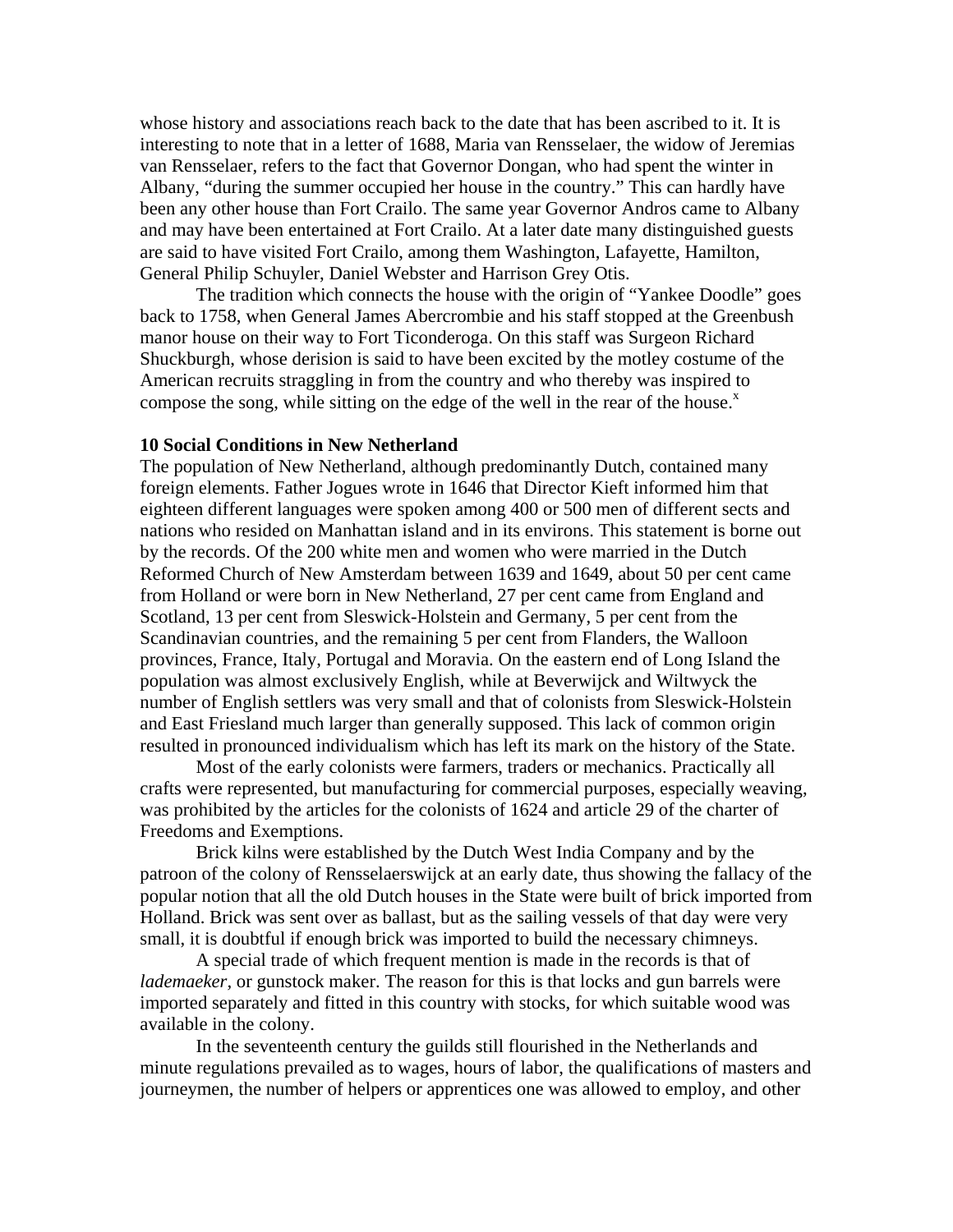matters which were designed to prevent unfair competition. While the settlements in New Netherland were too small to have a fully developed guild system, many of the rules and restrictions that prevailed in the mother country were followed in the colony.

 The usual hours of labor were from 5 or 6 a.m. to 8, from 8.30 to 12, and from 1 p.m. to 7 in summer and with similar intermissions from 7 a.m. until 5 p.m. in winter. Wages were high for that period, but low as compared with the present scale, 30 stivers, or 60 cents, a day, being considered a fair wage for a carpenter or mason. Apprentices were indented for a term of 2 or 3 years. They received no pay, but in return for their services were furnished board and clothing and taught a trade.

 Being under contract, such apprentices were practically at the mercy of their masters, so that their lot was not always a happy one.

 Although life in the early days was primitive and full of hardships for those who had been accustomed to different surroundings, it had its compensations. Many persons who had fled to Holland from religious persecution, or who had been impoverished by the long war with Spain or the Thirty Years War, soon prospered after their arrival in the colony and became substantial citizens.

 The fur trade was from the beginning the principal source of revenue of the Dutch West India Company and the most lucrative business of the colonists. This trade centered at Beverwijck and was closely regulated by ordinances, which among other things forbade the sale of guns and ammunition and intoxicating liquors to the Indians and prohibited the sending of runners into the woods to intercept the Indians in order to despoil them of their furs or to gain an unfair advantage over other traders. The temptation to carry on such profitable but illicit trading proved too strong for many colonists and brought them into frequent collision with the authorities.

 One of the worst features of the civilization of that day was the administration of justice. Contrary to our modern practice to exempt the defendant from giving evidence that may tend to incriminate him, the criminal procedure of that period aimed to extort a confession from the person against whom charges had been brought. Without such confession there could be no conviction and once a conviction was secured there was little chance for appeal. The defendants were not represented by counsel and as a rule were helpless in the hands of a crafty or venal prosecutor, who was paid out of the fines imposed by the court. If the offense was of a serious nature and the evidence warranted the suspicion that the defendant in spite of his denial was guilty, the court ordered him to be put to the torture in order to obtain a confession. Cases are on record in which torture was applied in the colony, but crimes of violence were comparatively rare and on the whole the administration of justice seems to have been less harsh than that which at that time prevailed in most countries of Europe.

 Foreign travelers who visited the Netherlands in the seventeenth century were as a rule favorably impressed by the charitable institutions which existed everywhere. John Evelyn but voiced the general sentiment when, in 1641, after a visit to the home for decrepit soldiers and sailors at Amsterdam, he wrote:

 Indeed for the like public charities the provisions are admirable in this country, where, as no idle vagabonds are suffered (as in England they are), there is hardly a child of 4 or 5 years old, but they find some employment for it.

 The smallness of the settlements in New Netherland made the existence of charitable institutions unnecessary, but proper care was taken of the afflicted and the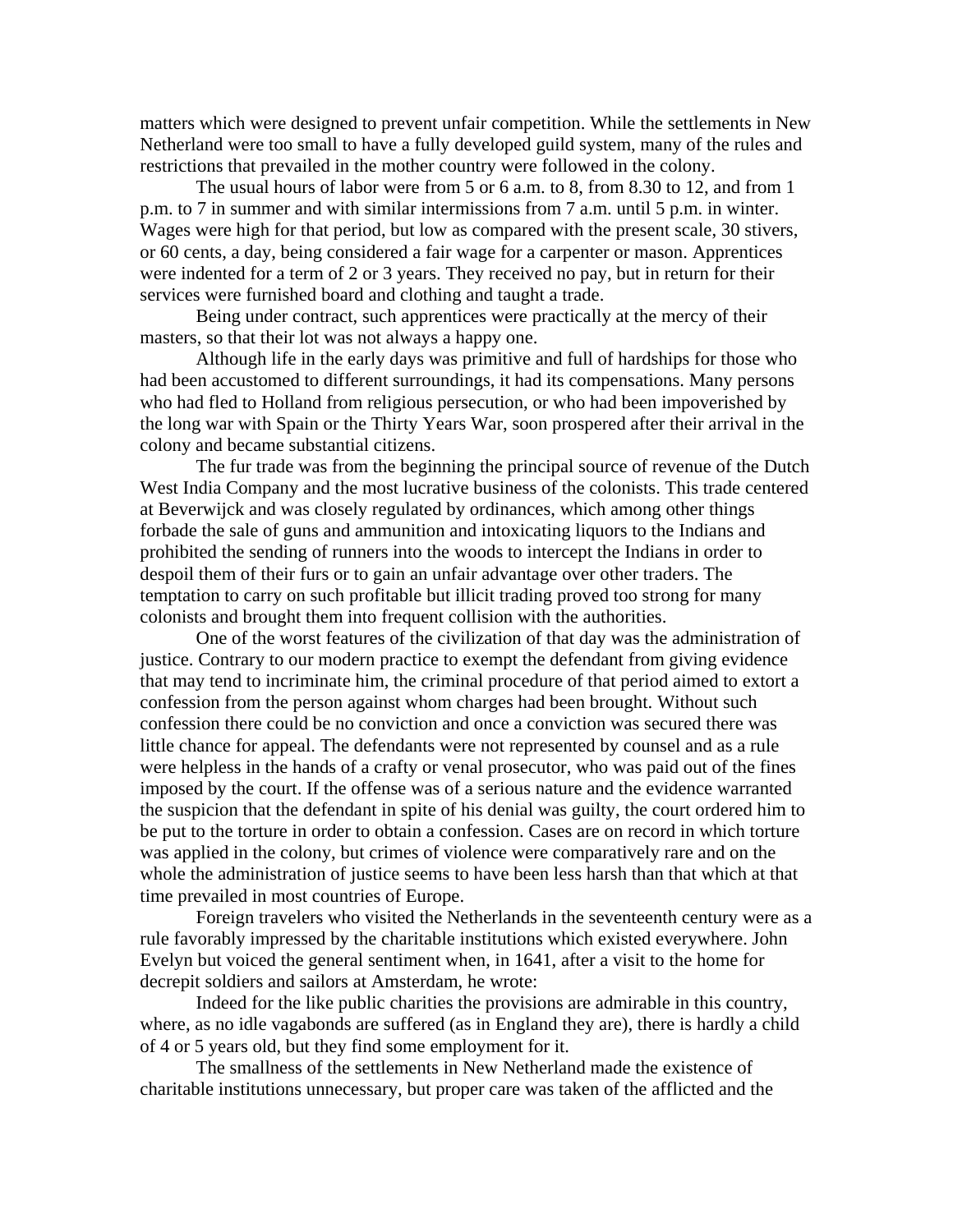indigent by the deacons of the Dutch Reformed Church. In the beginning these deacons also had charge of the supervision of orphans, but in 1653, when New Amsterdam became a city, special orphanmasters were appointed by the court, whose duty it was to see that guardians were appointed and that in case of a second marriage of either parent, proper provision was made for the maintenance and education of the minor children.

 Schools existed at an early date and absolute illiteracy seems to have been rare among the colonists, as the records show but comparatively few cases of people who could not write their names.

 The usual festivals were Shrove Tuesday, Easter Monday, Amsterdam *Kermis* or Fair day (September 22d), Saint Nicholas or Santa Claus eve (December 5th) and New Year's day. Card playing, dancing, bowling and target shooting were common amusements, but the most favorite sport was *kolven,* a game which is generally referred to as golf, but which in fact corresponded more closely to hockey. In 1659 this game was so popular at Beverwijck that the magistrates had to forbid its being played in the streets, on account of the danger to passengers and the damage done to the windows.